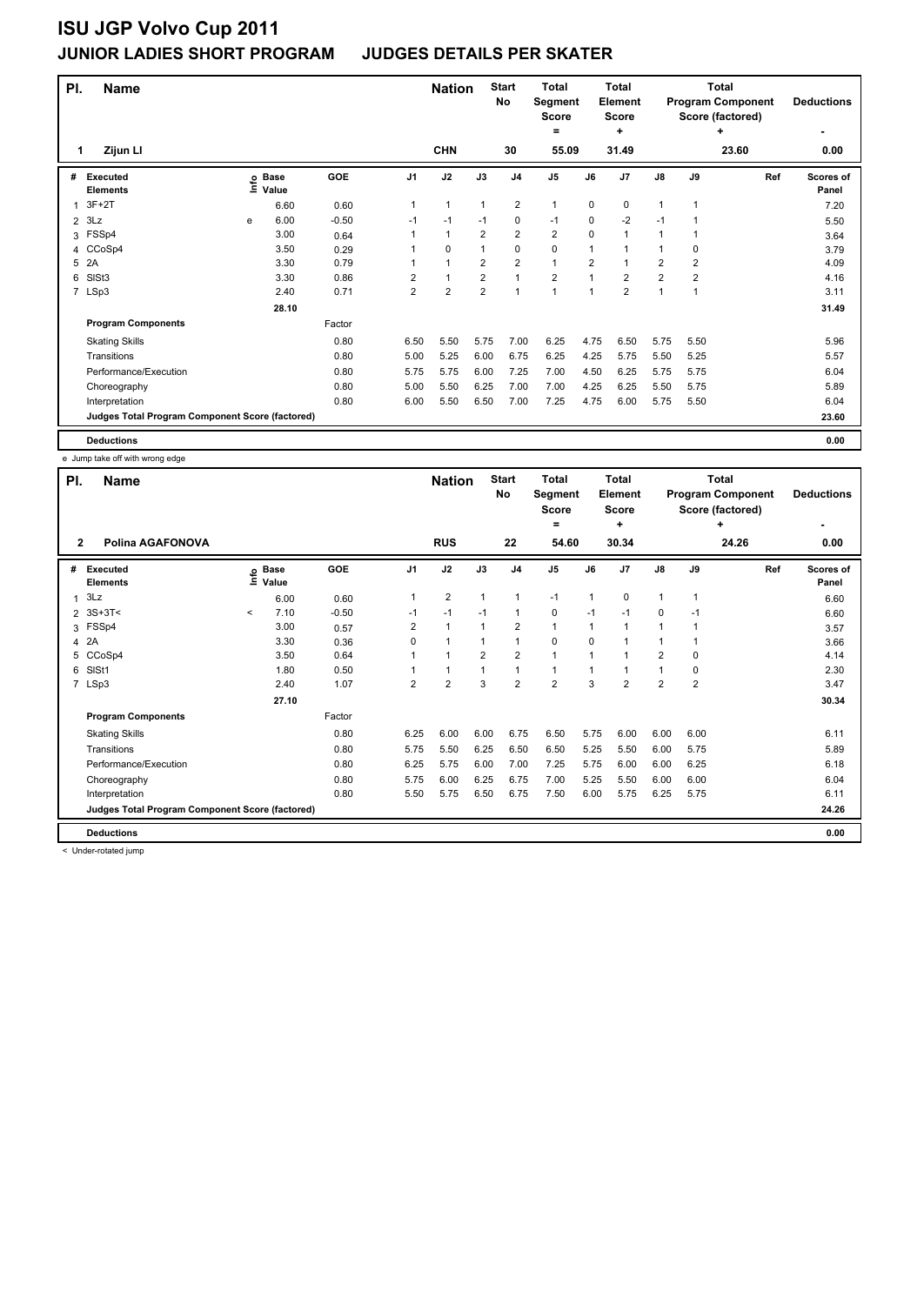| PI.            | <b>Name</b><br><b>Ashley CAIN</b>               |   |                   |         |                | <b>Nation</b> |                | <b>Start</b><br>No | <b>Total</b><br>Segment<br><b>Score</b><br>= |                | Total<br>Element<br><b>Score</b><br>÷ |                |                | Total<br><b>Program Component</b><br>Score (factored)<br>٠ | <b>Deductions</b>  |
|----------------|-------------------------------------------------|---|-------------------|---------|----------------|---------------|----------------|--------------------|----------------------------------------------|----------------|---------------------------------------|----------------|----------------|------------------------------------------------------------|--------------------|
| 3              |                                                 |   |                   |         |                | <b>USA</b>    |                | 10                 | 49.14                                        |                | 26.02                                 |                |                | 23.12                                                      | 0.00               |
| #              | <b>Executed</b><br><b>Elements</b>              |   | e Base<br>⊑ Value | GOE     | J <sub>1</sub> | J2            | J3             | J <sub>4</sub>     | J <sub>5</sub>                               | J6             | J <sub>7</sub>                        | J8             | J9             | Ref                                                        | Scores of<br>Panel |
| 1              | 3Lz                                             | e | 4.20              | $-1.30$ | $-2$           | $-2$          | $-1$           | $-2$               | $-2$                                         | $-3$           | $-2$                                  | $-2$           | $-1$           |                                                            | 2.90               |
| $\overline{2}$ | 3Lo+2Lo                                         |   | 6.90              | 0.10    | 0              | $\mathbf{1}$  | 0              | 0                  | 0                                            | 0              | 0                                     | 1              | 0              |                                                            | 7.00               |
| 3              | 2A                                              |   | 3.30              | 0.71    | 1              | $\mathbf{1}$  | $\overline{2}$ | 1                  | 0                                            | $\overline{2}$ | 1                                     | $\overline{2}$ | $\overline{2}$ |                                                            | 4.01               |
|                | 4 FSSp4                                         |   | 3.00              | $-0.17$ | $-1$           | $-2$          | $\Omega$       | $\mathbf 0$        | $-2$                                         | 0              | 0                                     | 0              | $-1$           |                                                            | 2.83               |
|                | 5 LSp2                                          |   | 1.90              | 0.29    | 0              | $\mathbf{1}$  | $\Omega$       | $\mathbf 0$        | 0                                            | 1              | 1                                     | 1              |                |                                                            | 2.19               |
| 6              | SISt3                                           |   | 3.30              | 0.50    | $\overline{2}$ | $\mathbf{1}$  | $\mathbf{1}$   | $\overline{1}$     | 1                                            | 1              | 1                                     | 1              | 1              |                                                            | 3.80               |
| 7              | CCoSp3                                          |   | 3.00              | 0.29    | 0              | 1             | $\mathbf 0$    | $\overline{1}$     | 0                                            | $\overline{2}$ | 1                                     | 0              | 1              |                                                            | 3.29               |
|                |                                                 |   | 25.60             |         |                |               |                |                    |                                              |                |                                       |                |                |                                                            | 26.02              |
|                | <b>Program Components</b>                       |   |                   | Factor  |                |               |                |                    |                                              |                |                                       |                |                |                                                            |                    |
|                | <b>Skating Skills</b>                           |   |                   | 0.80    | 6.00           | 5.50          | 5.50           | 7.00               | 5.00                                         | 5.00           | 6.00                                  | 5.50           | 5.75           |                                                            | 5.61               |
|                | Transitions                                     |   |                   | 0.80    | 5.75           | 5.25          | 5.75           | 6.50               | 5.25                                         | 4.75           | 5.75                                  | 5.25           | 5.50           |                                                            | 5.50               |
|                | Performance/Execution                           |   |                   | 0.80    | 6.00           | 5.75          | 5.75           | 7.00               | 6.75                                         | 5.25           | 6.25                                  | 5.75           | 6.00           |                                                            | 6.04               |
|                | Choreography                                    |   |                   | 0.80    | 6.00           | 5.50          | 6.00           | 6.75               | 6.25                                         | 5.00           | 6.00                                  | 5.00           | 6.00           |                                                            | 5.82               |
|                | Interpretation                                  |   |                   | 0.80    | 6.25           | 5.50          | 6.00           | 7.25               | 6.00                                         | 5.75           | 6.25                                  | 5.00           | 5.75           |                                                            | 5.93               |
|                | Judges Total Program Component Score (factored) |   |                   |         |                |               |                |                    |                                              |                |                                       |                |                |                                                            | 23.12              |
|                | <b>Deductions</b>                               |   |                   |         |                |               |                |                    |                                              |                |                                       |                |                |                                                            | 0.00               |

< Under-rotated jump e Jump take off with wrong edge

|                | <b>Name</b><br>PI.<br>4                         |      |                      |         |                | <b>Nation</b>  |                | <b>Start</b><br>No | <b>Total</b><br>Segment<br><b>Score</b><br>= |              | <b>Total</b><br>Element<br><b>Score</b><br>٠ |                |      | Total<br><b>Program Component</b><br>Score (factored)<br>٠ | <b>Deductions</b>         |
|----------------|-------------------------------------------------|------|----------------------|---------|----------------|----------------|----------------|--------------------|----------------------------------------------|--------------|----------------------------------------------|----------------|------|------------------------------------------------------------|---------------------------|
|                | <b>Gerli LIINAMAE</b>                           |      |                      |         |                | <b>EST</b>     |                | 15                 | 48.90                                        |              | 28.72                                        |                |      | 20.18                                                      | 0.00                      |
| #              | <b>Executed</b><br><b>Elements</b>              | lnfo | <b>Base</b><br>Value | GOE     | J <sub>1</sub> | J2             | J3             | J <sub>4</sub>     | J <sub>5</sub>                               | J6           | J <sub>7</sub>                               | $\mathsf{J}8$  | J9   | Ref                                                        | <b>Scores of</b><br>Panel |
| 1              | $3F+2T$                                         |      | 6.60                 | 0.50    | 0              | $\mathbf{1}$   | $\mathbf{1}$   | 1                  | 0                                            | 1            | 0                                            | 1              | 1    |                                                            | 7.10                      |
| $\overline{2}$ | 3Lz                                             | e    | 6.00                 | $-1.00$ | $-1$           | $-1$           | $-1$           | $-2$               | $-2$                                         | $-2$         | $-2$                                         | $-1$           | $-1$ |                                                            | 5.00                      |
| 3              | FSSp3                                           |      | 2.60                 | 0.43    | 1              | $\mathbf{1}$   | $\mathbf 1$    | $\mathbf{1}$       | $\mathbf 0$                                  | $\Omega$     | $\mathbf{1}$                                 | $\mathbf{1}$   |      |                                                            | 3.03                      |
| 4              | 2A                                              |      | 3.30                 | 0.29    | 0              | 1              | $\mathbf{1}$   | $\mathbf{1}$       | $-1$                                         | $\Omega$     | $\Omega$                                     | 1              |      |                                                            | 3.59                      |
| 5              | CCoSp4                                          |      | 3.50                 | 0.64    | $\overline{2}$ | $\mathbf{1}$   | $\overline{2}$ | $\overline{2}$     | $\mathbf{1}$                                 | 1            | 1                                            | 1              |      |                                                            | 4.14                      |
| 6              | SIS <sub>t2</sub>                               |      | 2.60                 | 0.07    | $\Omega$       | $\mathbf 0$    | $\mathbf 0$    | $\mathbf 0$        | $\mathbf 0$                                  | $\mathbf{1}$ | $\Omega$                                     | $\overline{2}$ | 0    |                                                            | 2.67                      |
|                | 7 LSp3                                          |      | 2.40                 | 0.79    | 2              | $\overline{2}$ | $\overline{2}$ | $\mathbf{1}$       | $\mathbf{1}$                                 | 3            | 1                                            | $\overline{2}$ |      |                                                            | 3.19                      |
|                |                                                 |      | 27.00                |         |                |                |                |                    |                                              |              |                                              |                |      |                                                            | 28.72                     |
|                | <b>Program Components</b>                       |      |                      | Factor  |                |                |                |                    |                                              |              |                                              |                |      |                                                            |                           |
|                | <b>Skating Skills</b>                           |      |                      | 0.80    | 5.00           | 5.75           | 5.50           | 5.50               | 4.25                                         | 4.25         | 4.75                                         | 5.50           | 5.25 |                                                            | 5.11                      |
|                | Transitions                                     |      |                      | 0.80    | 4.75           | 5.50           | 5.50           | 5.25               | 4.25                                         | 4.00         | 4.50                                         | 5.50           | 5.25 |                                                            | 5.00                      |
|                | Performance/Execution                           |      |                      | 0.80    | 5.00           | 5.75           | 5.75           | 5.50               | 3.75                                         | 4.50         | 4.50                                         | 5.00           | 5.00 |                                                            | 5.04                      |
|                | Choreography                                    |      |                      | 0.80    | 4.75           | 5.75           | 5.50           | 5.50               | 4.50                                         | 4.00         | 4.50                                         | 5.25           | 5.25 |                                                            | 5.04                      |
|                | Interpretation                                  |      |                      | 0.80    | 5.00           | 6.00           | 5.25           | 5.50               | 3.75                                         | 4.50         | 4.50                                         | 5.50           | 5.00 |                                                            | 5.04                      |
|                | Judges Total Program Component Score (factored) |      |                      |         |                |                |                |                    |                                              |              |                                              |                |      |                                                            | 20.18                     |
|                | <b>Deductions</b>                               |      |                      |         |                |                |                |                    |                                              |              |                                              |                |      |                                                            | 0.00                      |

e Jump take off with wrong edge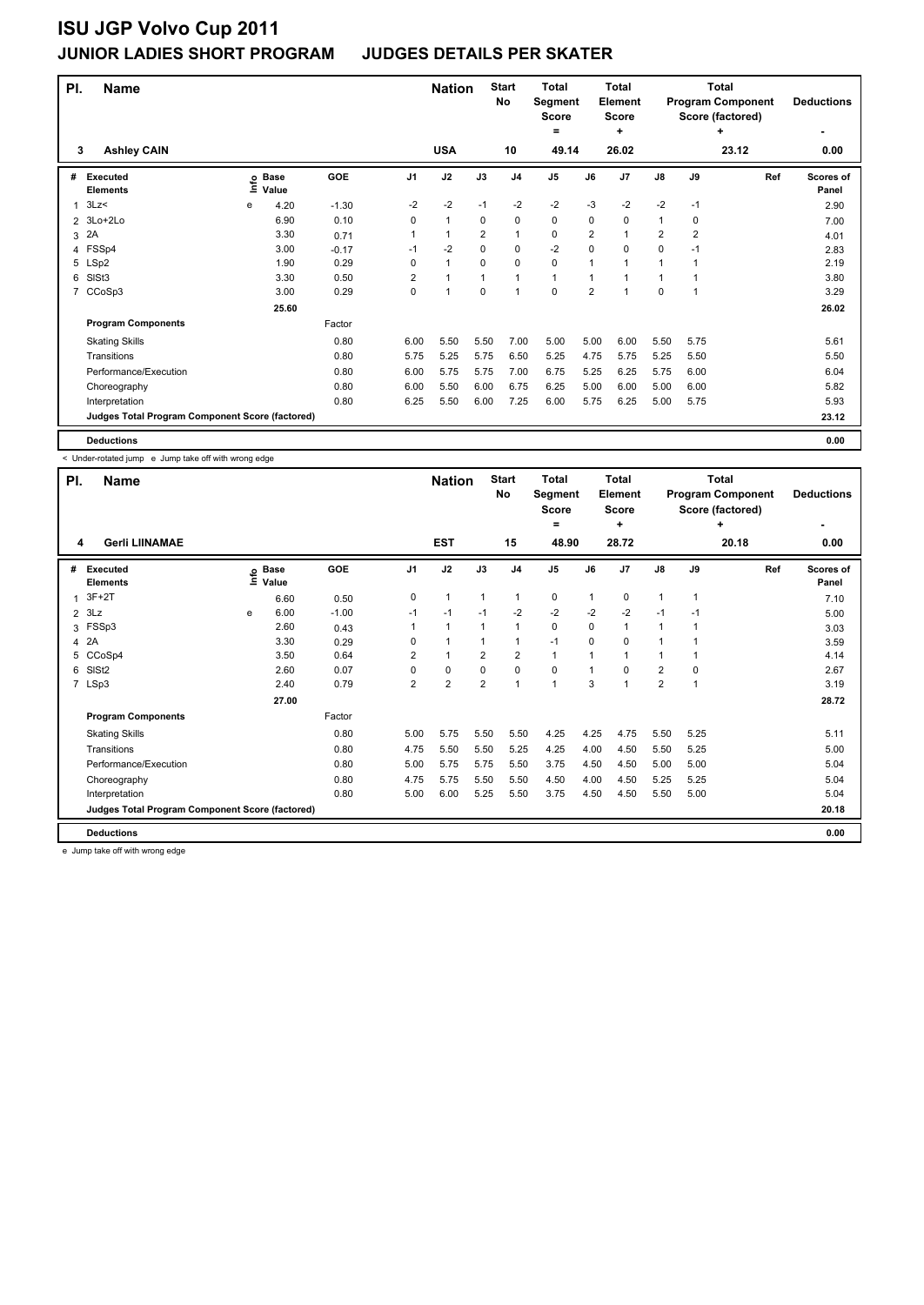| PI.            | <b>Name</b>                                     |         |                   |         |          | <b>Nation</b> |                | <b>Start</b><br>No | <b>Total</b><br>Segment<br><b>Score</b><br>= |          | Total<br>Element<br><b>Score</b><br>÷ |      |      | Total<br><b>Program Component</b><br>Score (factored)<br>٠ | <b>Deductions</b>  |
|----------------|-------------------------------------------------|---------|-------------------|---------|----------|---------------|----------------|--------------------|----------------------------------------------|----------|---------------------------------------|------|------|------------------------------------------------------------|--------------------|
| 5              | <b>Polina SHELEPEN</b>                          |         |                   |         |          | <b>RUS</b>    |                | 1                  | 47.92                                        |          | 26.66                                 |      |      | 21.26                                                      | 0.00               |
| #              | <b>Executed</b><br><b>Elements</b>              |         | e Base<br>⊑ Value | GOE     | J1       | J2            | J3             | J <sub>4</sub>     | J <sub>5</sub>                               | J6       | J <sub>7</sub>                        | J8   | J9   | Ref                                                        | Scores of<br>Panel |
| 1              | $3S+3T<$                                        | $\,<\,$ | 7.10              | $-0.50$ | $-1$     | 0             | $-1$           | 0                  | $-1$                                         | $-2$     | 0                                     | $-1$ | $-1$ |                                                            | 6.60               |
| $\overline{2}$ | 3Lz                                             |         | 6.00              | 0.70    |          | $\mathbf{1}$  | 1              | 1                  | 1                                            | 1        | 0                                     | 1    | 1    |                                                            | 6.70               |
| 3              | 1A                                              |         | 1.10              | $-0.60$ | -3       | -3            | $-3$           | $-3$               | $-3$                                         | $-3$     | $-3$                                  | $-3$ | $-3$ |                                                            | 0.50               |
|                | 4 FSSp4                                         |         | 3.00              | 0.21    | 1        | 0             | $\mathbf{1}$   | $\Omega$           | $\mathbf{1}$                                 | $\Omega$ | $\mathbf{1}$                          | 0    | 0    |                                                            | 3.21               |
| 5              | SISt <sub>2</sub>                               |         | 2.60              | 0.36    | 1        | $\mathbf{1}$  | 1              | $\overline{1}$     | 0                                            | 0        | 1                                     | 1    | 0    |                                                            | 2.96               |
| 6              | CCoSp4                                          |         | 3.50              | 0.29    | $\Omega$ | $\mathbf{1}$  | $\mathbf{1}$   | $\overline{1}$     | 1                                            | 0        | 1                                     | 0    | 0    |                                                            | 3.79               |
|                | 7 LSp3                                          |         | 2.40              | 0.50    | 0        | 1             | $\overline{1}$ | $\overline{2}$     | 0                                            | 1        | $\overline{2}$                        | 1    | 1    |                                                            | 2.90               |
|                |                                                 |         | 25.70             |         |          |               |                |                    |                                              |          |                                       |      |      |                                                            | 26.66              |
|                | <b>Program Components</b>                       |         |                   | Factor  |          |               |                |                    |                                              |          |                                       |      |      |                                                            |                    |
|                | <b>Skating Skills</b>                           |         |                   | 0.80    | 5.75     | 5.50          | 6.00           | 5.75               | 4.75                                         | 4.00     | 5.00                                  | 5.50 | 5.25 |                                                            | 5.36               |
|                | Transitions                                     |         |                   | 0.80    | 6.50     | 5.25          | 6.25           | 5.50               | 5.25                                         | 4.00     | 4.75                                  | 5.25 | 5.00 |                                                            | 5.32               |
|                | Performance/Execution                           |         |                   | 0.80    | 5.00     | 5.25          | 5.75           | 6.00               | 5.25                                         | 4.25     | 4.75                                  | 5.75 | 5.00 |                                                            | 5.25               |
|                | Choreography                                    |         |                   | 0.80    | 6.50     | 5.50          | 6.00           | 5.75               | 5.50                                         | 4.00     | 4.75                                  | 5.50 | 4.75 |                                                            | 5.39               |
|                | Interpretation                                  |         |                   | 0.80    | 6.00     | 5.25          | 5.75           | 6.00               | 4.75                                         | 4.25     | 5.00                                  | 5.25 | 4.75 |                                                            | 5.25               |
|                | Judges Total Program Component Score (factored) |         |                   |         |          |               |                |                    |                                              |          |                                       |      |      |                                                            | 21.26              |
|                | <b>Deductions</b>                               |         |                   |         |          |               |                |                    |                                              |          |                                       |      |      |                                                            | 0.00               |

< Under-rotated jump

| PI.            | <b>Name</b>                                     |      |                      | <b>Nation</b>     |                | <b>Start</b><br>No | <b>Total</b><br>Segment<br><b>Score</b> |                | <b>Total</b><br>Element<br><b>Score</b> |                |                | <b>Total</b><br><b>Program Component</b><br>Score (factored) | <b>Deductions</b> |       |                    |
|----------------|-------------------------------------------------|------|----------------------|-------------------|----------------|--------------------|-----------------------------------------|----------------|-----------------------------------------|----------------|----------------|--------------------------------------------------------------|-------------------|-------|--------------------|
|                |                                                 |      |                      |                   |                |                    |                                         |                | =                                       |                | ٠              |                                                              |                   | ÷     | ٠                  |
| 6              | <b>Yasmin SIRAJ</b>                             |      |                      |                   |                | <b>USA</b>         |                                         | 5              | 46.75                                   |                | 26.75          |                                                              |                   | 21.00 | 1.00               |
| #              | <b>Executed</b><br><b>Elements</b>              | lnfo | <b>Base</b><br>Value | GOE               | J <sub>1</sub> | J2                 | J3                                      | J <sub>4</sub> | J <sub>5</sub>                          | J6             | J <sub>7</sub> | $\mathsf{J}8$                                                | J9                | Ref   | Scores of<br>Panel |
| $\mathbf{1}$   | $3T+3T<<$                                       | <<   | 5.40                 | $-2.10$           | -3             | $-3$               | -3                                      | -3             | $-3$                                    | $-3$           | $-3$           | $-3$                                                         | -3                |       | 3.30               |
| 2              | 3Lz                                             |      | 6.00                 | $-0.70$           | $-1$           | $\mathbf{1}$       | 0                                       | $-1$           | $-2$                                    | $-2$           | $-2$           | $-1$                                                         | 0                 |       | 5.30               |
|                | 3 LSp4                                          |      | 2.70                 | 0.71              |                | 1                  |                                         | $\overline{2}$ | $\mathbf{1}$                            | $\overline{2}$ | $\overline{2}$ | $\overline{2}$                                               |                   |       | 3.41               |
| 4              | CiSt <sub>3</sub>                               |      | 3.30                 | 0.50              |                | 1                  |                                         | 1              | 0                                       | 1              |                | $\mathbf{1}$                                                 |                   |       | 3.80               |
| 5              | FSSp4                                           |      | 3.00                 | 0.29              | 0              | 0                  |                                         | $\mathbf{1}$   | 0                                       | 1              | $\overline{2}$ | $\mathbf 0$                                                  |                   |       | 3.29               |
| 6              | 2A                                              |      | 3.30                 | 0.14              | $-1$           | 0                  | $\Omega$                                | 0              | 0                                       | 0              |                | $\mathbf{1}$                                                 |                   |       | 3.44               |
| $\overline{7}$ | CCoSp4                                          |      | 3.50                 | 0.71              | 0              | $\overline{1}$     |                                         | $\overline{2}$ | $\overline{2}$                          | $\overline{1}$ | $\overline{2}$ | $\overline{2}$                                               |                   |       | 4.21               |
|                |                                                 |      | 27.20                |                   |                |                    |                                         |                |                                         |                |                |                                                              |                   |       | 26.75              |
|                | <b>Program Components</b>                       |      |                      | Factor            |                |                    |                                         |                |                                         |                |                |                                                              |                   |       |                    |
|                | <b>Skating Skills</b>                           |      |                      | 0.80              | 5.50           | 5.50               | 4.75                                    | 7.00           | 5.25                                    | 4.25           | 5.50           | 5.75                                                         | 4.75              |       | 5.29               |
|                | Transitions                                     |      |                      | 0.80              | 5.25           | 5.25               | 5.00                                    | 6.25           | 5.25                                    | 4.50           | 5.25           | 5.75                                                         | 4.75              |       | 5.21               |
|                | Performance/Execution                           |      |                      | 0.80              | 5.50           | 5.25               | 4.75                                    | 6.25           | 5.75                                    | 4.50           | 4.75           | 5.25                                                         | 4.75              |       | 5.14               |
|                | Choreography                                    |      |                      | 0.80              | 5.50           | 5.25               | 5.00                                    | 6.50           | 6.00                                    | 4.50           | 5.00           | 5.50                                                         | 4.75              |       | 5.29               |
|                | Interpretation                                  |      |                      | 0.80              | 5.75           | 5.75               | 5.00                                    | 7.00           | 5.75                                    | 4.25           | 5.00           | 5.50                                                         | 4.50              |       | 5.32               |
|                | Judges Total Program Component Score (factored) |      |                      |                   |                |                    |                                         |                |                                         |                |                |                                                              |                   |       | 21.00              |
|                | <b>Deductions</b>                               |      |                      | Falls:<br>$-1.00$ |                |                    |                                         |                |                                         |                |                |                                                              |                   |       | $-1.00$            |

<< Downgraded jump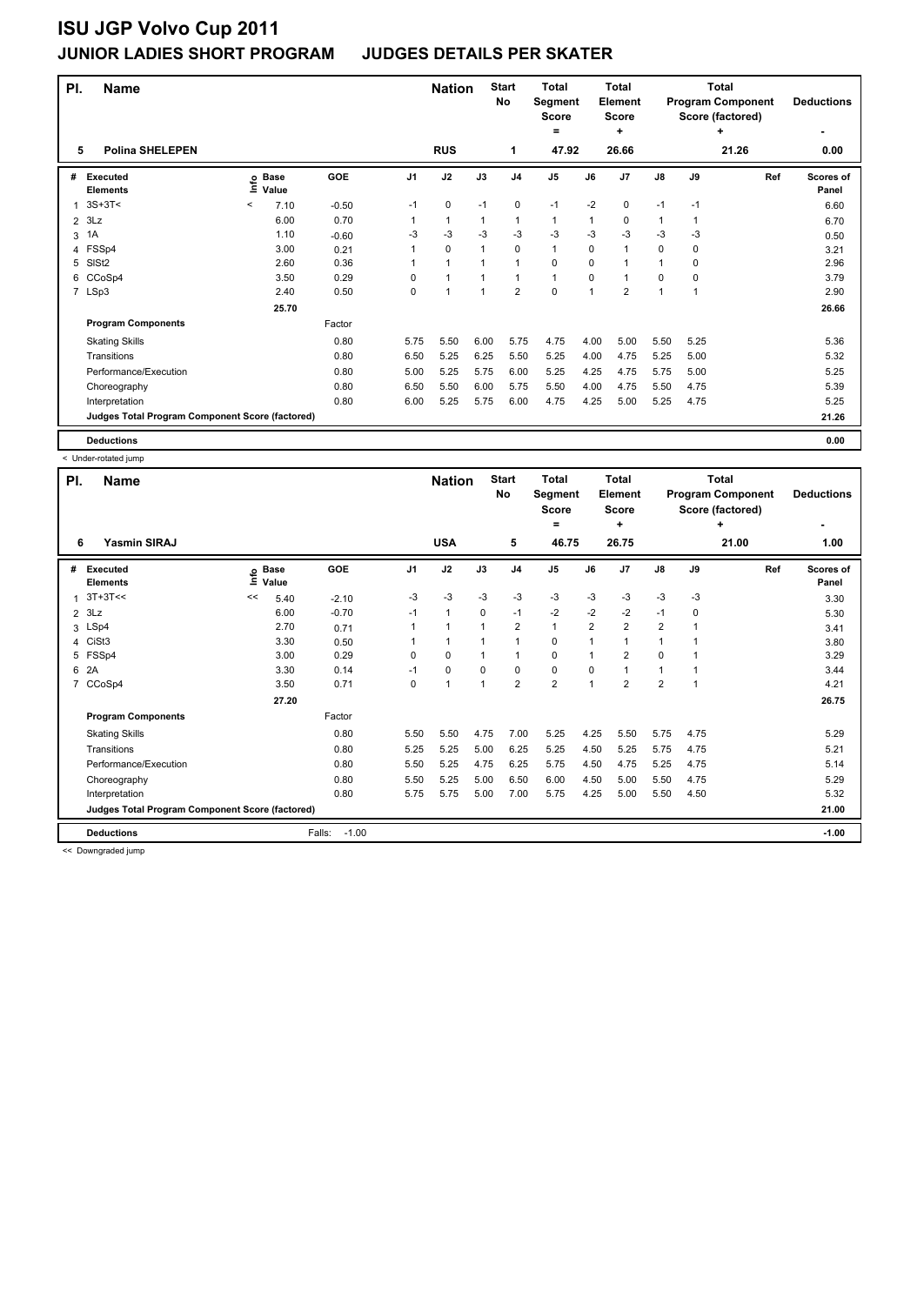| PI. | <b>Name</b><br><b>Riona KATO</b><br>7 |                                                 |                            |                   |                | <b>Nation</b>  |              | <b>Start</b><br>No | <b>Total</b><br>Segment<br><b>Score</b><br>= |                | <b>Total</b><br>Element<br><b>Score</b><br>÷ |              |                | <b>Total</b><br><b>Program Component</b><br>Score (factored)<br>٠ | <b>Deductions</b>  |
|-----|---------------------------------------|-------------------------------------------------|----------------------------|-------------------|----------------|----------------|--------------|--------------------|----------------------------------------------|----------------|----------------------------------------------|--------------|----------------|-------------------------------------------------------------------|--------------------|
|     |                                       |                                                 |                            |                   |                | <b>JPN</b>     |              | 11                 | 42.12                                        |                | 23.07                                        |              |                | 20.05                                                             | 1.00               |
| #   | Executed<br><b>Elements</b>           |                                                 | e Base<br>⊑ Value<br>Value | GOE               | J <sub>1</sub> | J2             | J3           | J <sub>4</sub>     | J <sub>5</sub>                               | J6             | J <sub>7</sub>                               | J8           | J9             | Ref                                                               | Scores of<br>Panel |
|     | $3F<+2T$                              | e                                               | 5.00                       | $-1.20$           | $-2$           | $-1$           | $-2$         | $-1$               | $-2$                                         | $-2$           | $-2$                                         | 0            | $-2$           |                                                                   | 3.80               |
| 2   | 3Lz                                   |                                                 | 6.00                       | $-0.10$           | $-1$           | $\mathbf{1}$   | $-1$         | 0                  | 0                                            | 0              | 0                                            | $-1$         | 1              |                                                                   | 5.90               |
| 3   | FSSp4                                 |                                                 | 3.00                       | $-0.17$           | $-1$           | 0              | $-1$         | 1                  | $-1$                                         | $-1$           | 0                                            | 0            | $-1$           |                                                                   | 2.83               |
| 4   | 2A<                                   | $\prec$                                         | 2.30                       | $-1.50$           | $-3$           | -3             | $-3$         | $-3$               | $-3$                                         | $-3$           | $-3$                                         | $-3$         | $-3$           |                                                                   | 0.80               |
| 5   | LSp4                                  |                                                 | 2.70                       | 0.86              | $\overline{2}$ | $\overline{2}$ | $\mathbf{1}$ | $\overline{2}$     | $\mathbf{1}$                                 | $\overline{2}$ | $\overline{2}$                               | $\mathbf{1}$ | $\overline{2}$ |                                                                   | 3.56               |
| 6   | SIS <sub>t2</sub>                     |                                                 | 2.60                       | 0.29              | 1              | $\mathbf{1}$   | 0            | $\Omega$           | 1                                            | 1              | 1                                            | 0            | 0              |                                                                   | 2.89               |
| 7   | CCoSp3                                |                                                 | 3.00                       | 0.29              | 0              | 1              | $\mathbf{1}$ | 0                  | $-1$                                         | 1              | 0                                            | 1            | 1              |                                                                   | 3.29               |
|     |                                       |                                                 | 24.60                      |                   |                |                |              |                    |                                              |                |                                              |              |                |                                                                   | 23.07              |
|     | <b>Program Components</b>             |                                                 |                            | Factor            |                |                |              |                    |                                              |                |                                              |              |                |                                                                   |                    |
|     | <b>Skating Skills</b>                 |                                                 |                            | 0.80              | 5.50           | 5.25           | 5.00         | 5.50               | 5.25                                         | 4.25           | 5.00                                         | 4.75         | 5.25           |                                                                   | 5.14               |
|     | Transitions                           |                                                 |                            | 0.80              | 4.50           | 5.50           | 5.25         | 5.25               | 5.75                                         | 4.50           | 4.75                                         | 4.75         | 5.00           |                                                                   | 5.00               |
|     | Performance/Execution                 |                                                 |                            | 0.80              | 4.75           | 5.50           | 5.00         | 5.00               | 6.00                                         | 4.75           | 5.00                                         | 4.50         | 5.25           |                                                                   | 5.04               |
|     | Choreography                          |                                                 |                            | 0.80              | 4.50           | 5.75           | 5.25         | 5.00               | 6.25                                         | 4.50           | 5.00                                         | 4.50         | 5.00           |                                                                   | 5.00               |
|     | Interpretation                        |                                                 |                            | 0.80              | 4.75           | 5.50           | 5.00         | 4.75               | 6.00                                         | 4.25           | 4.75                                         | 4.50         | 5.00           |                                                                   | 4.89               |
|     |                                       | Judges Total Program Component Score (factored) |                            |                   |                |                |              |                    |                                              |                |                                              |              |                |                                                                   | 20.05              |
|     | <b>Deductions</b>                     |                                                 |                            | $-1.00$<br>Falls: |                |                |              |                    |                                              |                |                                              |              |                |                                                                   | $-1.00$            |

< Under-rotated jump e Jump take off with wrong edge

| PI.            | <b>Name</b><br>8                                |         |                            |         |                | <b>Nation</b> |              | <b>Start</b><br>No | <b>Total</b><br>Segment<br><b>Score</b><br>= |                | <b>Total</b><br>Element<br><b>Score</b><br>٠ |               |                | Total<br><b>Program Component</b><br>Score (factored)<br>٠ | <b>Deductions</b>  |
|----------------|-------------------------------------------------|---------|----------------------------|---------|----------------|---------------|--------------|--------------------|----------------------------------------------|----------------|----------------------------------------------|---------------|----------------|------------------------------------------------------------|--------------------|
|                | <b>Josefine TALJEGARD</b>                       |         |                            |         |                | <b>SWE</b>    |              | 27                 | 41.46                                        |                | 21.72                                        |               |                | 19.74                                                      | 0.00               |
| #              | <b>Executed</b><br><b>Elements</b>              |         | © Base<br>E Value<br>Value | GOE     | J <sub>1</sub> | J2            | J3           | J <sub>4</sub>     | J <sub>5</sub>                               | J6             | J7                                           | $\mathsf{J}8$ | J9             | Ref                                                        | Scores of<br>Panel |
| 1              | SISt <sub>3</sub>                               |         | 3.30                       | 0.71    | $\overline{2}$ | $\mathbf{1}$  | $\mathbf{1}$ | $\mathbf{1}$       | $\overline{2}$                               | $\overline{2}$ | $\overline{2}$                               | $\mathbf{1}$  | $\mathbf{1}$   |                                                            | 4.01               |
| $\overline{2}$ | $3S<+2T$                                        | $\prec$ | 4.20                       | $-0.70$ | $-1$           | $-1$          | $-1$         | $-1$               | $-1$                                         | $-1$           | $-1$                                         | 0             | $-1$           |                                                            | 3.50               |
| 3              | 2Lz                                             |         | 2.10                       | 0.30    |                | $\mathbf{1}$  | 1            | $\mathbf{1}$       | $\mathbf{1}$                                 | 1              |                                              | $\mathbf{1}$  | $\overline{2}$ |                                                            | 2.40               |
|                | 4 FSSp4                                         |         | 3.00                       | $-0.06$ | $-2$           | $\mathbf 0$   | 0            | $\mathbf{1}$       | $-1$                                         | $-1$           |                                              | 0             | $-1$           |                                                            | 2.94               |
| 5              | 2A                                              |         | 3.30                       | $-0.07$ | $-1$           | 0             | $-1$         | 0                  | 0                                            | $\Omega$       | $\Omega$                                     | 0             | 0              |                                                            | 3.23               |
| 6              | CCoSp4                                          |         | 3.50                       | 0.50    |                | $\mathbf{1}$  | $\mathbf{1}$ | $\overline{1}$     | $\overline{1}$                               | 1              |                                              | $\mathbf{1}$  | 0              |                                                            | 4.00               |
|                | 7 LSp1                                          |         | 1.50                       | 0.14    | 0              | $\pmb{0}$     | $\Omega$     | $\overline{ }$     | $\overline{1}$                               | $\Omega$       |                                              | $\Omega$      | 0              |                                                            | 1.64               |
|                |                                                 |         | 20.90                      |         |                |               |              |                    |                                              |                |                                              |               |                |                                                            | 21.72              |
|                | <b>Program Components</b>                       |         |                            | Factor  |                |               |              |                    |                                              |                |                                              |               |                |                                                            |                    |
|                | <b>Skating Skills</b>                           |         |                            | 0.80    | 4.25           | 4.75          | 4.75         | 5.25               | 5.00                                         | 4.50           | 5.25                                         | 4.50          | 5.25           |                                                            | 4.86               |
|                | Transitions                                     |         |                            | 0.80    | 4.50           | 4.50          | 5.25         | 5.25               | 5.25                                         | 4.25           | 5.00                                         | 4.50          | 5.25           |                                                            | 4.89               |
|                | Performance/Execution                           |         |                            | 0.80    | 4.50           | 5.00          | 4.75         | 5.00               | 5.25                                         | 4.50           | 5.50                                         | 4.25          | 5.50           |                                                            | 4.93               |
|                | Choreography                                    |         |                            | 0.80    | 4.75           | 4.75          | 5.00         | 5.00               | 5.50                                         | 4.00           | 5.50                                         | 4.75          | 5.25           |                                                            | 5.00               |
|                | Interpretation                                  |         |                            | 0.80    | 4.75           | 5.00          | 5.00         | 5.00               | 5.25                                         | 4.75           | 5.25                                         | 4.75          | 5.25           |                                                            | 5.00               |
|                | Judges Total Program Component Score (factored) |         |                            |         |                |               |              |                    |                                              |                |                                              |               |                |                                                            | 19.74              |
|                | <b>Deductions</b>                               |         |                            |         |                |               |              |                    |                                              |                |                                              |               |                |                                                            | 0.00               |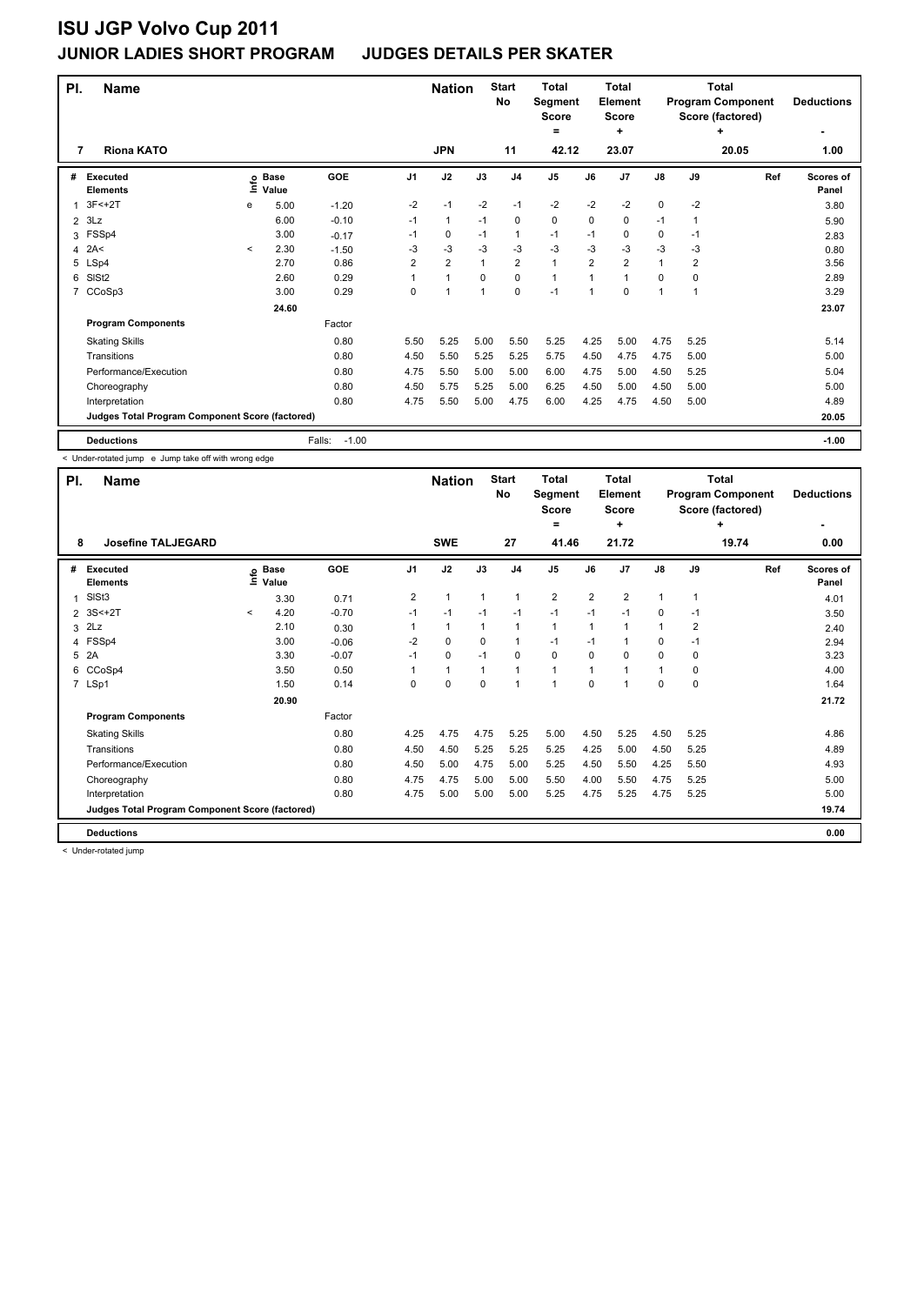| PI. | <b>Name</b>                                     |   |                            |                   |                | <b>Nation</b> |              | <b>Start</b><br>No | <b>Total</b><br>Segment<br><b>Score</b><br>$=$ |          | Total<br><b>Element</b><br>Score<br>÷ |              | <b>Total</b><br><b>Program Component</b><br>Score (factored) | <b>Deductions</b> |                           |
|-----|-------------------------------------------------|---|----------------------------|-------------------|----------------|---------------|--------------|--------------------|------------------------------------------------|----------|---------------------------------------|--------------|--------------------------------------------------------------|-------------------|---------------------------|
| 9   | <b>Lenaelle GILLERON-GORRY</b>                  |   |                            |                   |                | <b>FRA</b>    |              | 26                 | 40.77                                          |          | 23.63                                 |              |                                                              | 18.14             | 1.00                      |
| #   | <b>Executed</b><br><b>Elements</b>              |   | e Base<br>⊑ Value<br>Value | GOE               | J <sub>1</sub> | J2            | J3           | J <sub>4</sub>     | J <sub>5</sub>                                 | J6       | J <sub>7</sub>                        | J8           | J9                                                           | Ref               | <b>Scores of</b><br>Panel |
| 1   | 3Lz                                             | e | 6.00                       | $-2.10$           | -3             | $-3$          | $-3$         | $-3$               | $-3$                                           | $-3$     | $-3$                                  | $-3$         | $-3$                                                         |                   | 3.90                      |
|     | 2 LSp2                                          |   | 1.90                       | 0.14              | $\Omega$       | $\mathbf 0$   | $\Omega$     | $\mathbf 0$        | 0                                              | 1        | $\mathbf{1}$                          | 1            | 0                                                            |                   | 2.04                      |
| 3   | $3T+2T$                                         |   | 5.40                       | 0.20              |                | $\mathbf{1}$  | 0            | 0                  | 1                                              | 0        | 0                                     | $-1$         | 0                                                            |                   | 5.60                      |
|     | 4 2A                                            |   | 3.30                       | 0.21              | 0              | 0             | 1            | -1                 | 1                                              | 0        | $\mathbf 1$                           | 0            | 0                                                            |                   | 3.51                      |
| 5   | CCoSp3                                          |   | 3.00                       | 0.29              | $\Omega$       | $\mathbf{1}$  | $\mathbf{1}$ | $\overline{1}$     | $\Omega$                                       | 0        | 1                                     | $\mathbf{1}$ | $\Omega$                                                     |                   | 3.29                      |
| 6   | SISt <sub>2</sub>                               |   | 2.60                       | 0.00              |                | 0             | $\Omega$     | $\mathbf 0$        | 0                                              | $\Omega$ | $\Omega$                              | $-1$         | 0                                                            |                   | 2.60                      |
|     | 7 FSSp3                                         |   | 2.60                       | 0.09              | $\Omega$       | $-2$          | $\Omega$     | $\overline{1}$     | 1                                              | $-2$     | 1                                     | $-1$         | 1                                                            |                   | 2.69                      |
|     |                                                 |   | 24.80                      |                   |                |               |              |                    |                                                |          |                                       |              |                                                              |                   | 23.63                     |
|     | <b>Program Components</b>                       |   |                            | Factor            |                |               |              |                    |                                                |          |                                       |              |                                                              |                   |                           |
|     | <b>Skating Skills</b>                           |   |                            | 0.80              | 5.00           | 4.25          | 5.00         | 4.75               | 4.25                                           | 3.75     | 4.50                                  | 4.00         | 5.25                                                         |                   | 4.54                      |
|     | Transitions                                     |   |                            | 0.80              | 4.75           | 4.00          | 5.25         | 4.75               | 4.50                                           | 4.00     | 4.25                                  | 4.00         | 5.00                                                         |                   | 4.46                      |
|     | Performance/Execution                           |   |                            | 0.80              | 4.75           | 4.50          | 5.00         | 4.75               | 3.75                                           | 4.25     | 4.25                                  | 3.75         | 4.75                                                         |                   | 4.43                      |
|     | Choreography                                    |   |                            | 0.80              | 4.75           | 4.50          | 5.00         | 5.00               | 4.50                                           | 3.75     | 4.50                                  | 4.00         | 5.00                                                         |                   | 4.61                      |
|     | Interpretation                                  |   |                            | 0.80              | 5.00           | 4.75          | 5.25         | 5.00               | 4.25                                           | 4.25     | 4.50                                  | 3.75         | 4.75                                                         |                   | 4.64                      |
|     | Judges Total Program Component Score (factored) |   |                            |                   |                |               |              |                    |                                                |          |                                       | 18.14        |                                                              |                   |                           |
|     | <b>Deductions</b>                               |   |                            | Falls:<br>$-1.00$ |                |               |              |                    |                                                |          |                                       |              |                                                              |                   | $-1.00$                   |

e Jump take off with wrong edge

| PI.            | <b>Name</b>                                     |                              |         |                | <b>Nation</b>  |      | <b>Start</b><br>No | <b>Total</b><br>Segment<br><b>Score</b><br>۰ |          | <b>Total</b><br>Element<br><b>Score</b><br>٠ |                |      | <b>Total</b><br><b>Program Component</b><br>Score (factored)<br>٠ | <b>Deductions</b>  |
|----------------|-------------------------------------------------|------------------------------|---------|----------------|----------------|------|--------------------|----------------------------------------------|----------|----------------------------------------------|----------------|------|-------------------------------------------------------------------|--------------------|
| 10             | <b>Alina FJODOROVA</b>                          |                              |         |                | LAT            |      | 21                 | 39.38                                        |          | 22.12                                        |                |      | 17.26                                                             | 0.00               |
| #              | <b>Executed</b><br><b>Elements</b>              | <b>Base</b><br>١mfo<br>Value | GOE     | J <sub>1</sub> | J2             | J3   | J <sub>4</sub>     | J <sub>5</sub>                               | J6       | J <sub>7</sub>                               | $\mathsf{J}8$  | J9   | Ref                                                               | Scores of<br>Panel |
| 1              | 2Lz                                             | 2.10                         | $-0.47$ | $-2$           | $-2$           | $-1$ | $-1$               | $-3$                                         | $-2$     | 0                                            | $-2$           | $-1$ |                                                                   | 1.63               |
| $\overline{2}$ | $3F+2T$                                         | 6.60                         | 0.00    | 0              | $\mathbf 0$    | 0    | 0                  | 0                                            | 0        | 0                                            | 0              | 0    |                                                                   | 6.60               |
|                | 3 2A                                            | 3.30                         | 0.36    | 0              | $\overline{1}$ | 1    | 1                  | $\mathbf 0$                                  | 0        |                                              | $\overline{1}$ |      |                                                                   | 3.66               |
|                | 4 FSSp3                                         | 2.60                         | 0.00    | 0              | 0              | 0    | 0                  | 0                                            | 0        |                                              | 0              | 0    |                                                                   | 2.60               |
| 5              | CiSt <sub>2</sub>                               | 2.60                         | 0.00    | 0              | $\mathbf 0$    | 0    | $\Omega$           | $\mathbf 0$                                  | $\Omega$ |                                              | 0              | 0    |                                                                   | 2.60               |
| 6              | CCoSp4                                          | 3.50                         | 0.07    | 0              | $\mathbf 0$    | 1    | $\overline{1}$     | $\mathbf 0$                                  | 0        | 0                                            | 0              | 0    |                                                                   | 3.57               |
|                | 7 LSp1                                          | 1.50                         | $-0.04$ | $-1$           | -1             | 0    | 0                  | 0                                            | 0        |                                              | 0              | 0    |                                                                   | 1.46               |
|                |                                                 | 22.20                        |         |                |                |      |                    |                                              |          |                                              |                |      |                                                                   | 22.12              |
|                | <b>Program Components</b>                       |                              | Factor  |                |                |      |                    |                                              |          |                                              |                |      |                                                                   |                    |
|                | <b>Skating Skills</b>                           |                              | 0.80    | 4.00           | 4.00           | 5.00 | 5.25               | 4.25                                         | 3.25     | 4.25                                         | 4.25           | 5.50 |                                                                   | 4.43               |
|                | Transitions                                     |                              | 0.80    | 3.75           | 3.75           | 4.75 | 4.75               | 4.50                                         | 3.75     | 4.00                                         | 4.00           | 5.00 |                                                                   | 4.21               |
|                | Performance/Execution                           |                              | 0.80    | 4.00           | 4.00           | 5.00 | 5.00               | 3.75                                         | 3.50     | 3.75                                         | 4.25           | 5.25 |                                                                   | 4.25               |
|                | Choreography                                    |                              | 0.80    | 3.75           | 4.25           | 4.75 | 5.00               | 4.50                                         | 3.25     | 4.00                                         | 4.00           | 5.00 |                                                                   | 4.32               |
|                | Interpretation                                  |                              | 0.80    | 3.75           | 4.00           | 4.75 | 5.00               | 4.25                                         | 4.25     | 4.00                                         | 4.25           | 5.25 |                                                                   | 4.36               |
|                | Judges Total Program Component Score (factored) |                              |         |                |                |      |                    |                                              |          |                                              |                |      |                                                                   | 17.26              |

**Deductions 0.00**

| PI. | <b>Name</b>                                     |         |                                    |         |                | <b>Nation</b> |          | <b>Start</b><br>No | <b>Total</b><br>Segment<br><b>Score</b><br>= |              | <b>Total</b><br>Element<br>Score<br>٠ |               |      | <b>Total</b><br><b>Program Component</b><br>Score (factored)<br>٠ | <b>Deductions</b>  |
|-----|-------------------------------------------------|---------|------------------------------------|---------|----------------|---------------|----------|--------------------|----------------------------------------------|--------------|---------------------------------------|---------------|------|-------------------------------------------------------------------|--------------------|
| 11  | <b>Alexandra KAMIENIECKI</b>                    |         |                                    |         |                | <b>POL</b>    |          | 20                 | 37.74                                        |              | 19.64                                 |               |      | 18.10                                                             | 0.00               |
| #   | Executed<br><b>Elements</b>                     |         | $\overset{\circ}{=}$ Pase<br>Value | GOE     | J <sub>1</sub> | J2            | J3       | J <sub>4</sub>     | J <sub>5</sub>                               | J6           | J7                                    | $\mathsf{J}8$ | J9   | Ref                                                               | Scores of<br>Panel |
|     | 3Lz                                             | $\prec$ | 4.20                               | $-1.40$ | $-2$           | $-2$          | $-1$     | $-2$               | $-2$                                         | $-3$         | $-3$                                  | $-2$          | $-1$ |                                                                   | 2.80               |
| 2   | $3T+2T$                                         |         | 5.40                               | $-0.10$ | 0              | 0             | 0        | 0                  | $-1$                                         | $-1$         | 0                                     | 0             | 0    |                                                                   | 5.30               |
|     | 3 LSp2                                          |         | 1.90                               | 0.00    | 0              | $\mathbf{1}$  | 0        | 0                  | 0                                            | 0            | 0                                     | 0             | 0    |                                                                   | 1.90               |
| 4   | 2A                                              |         | 3.30                               | $-1.43$ | $-3$           | $-3$          | $-2$     | $-2$               | $-3$                                         | $-3$         | $-3$                                  | $-3$          | $-3$ |                                                                   | 1.87               |
| 5   | SISt1                                           |         | 1.80                               | 0.43    | 1              | $\mathbf{1}$  | $\Omega$ | $\mathbf{1}$       | $\mathbf{1}$                                 | $\Omega$     | 1                                     | $\mathbf{1}$  |      |                                                                   | 2.23               |
| 6   | CCoSp3                                          |         | 3.00                               | 0.21    | 0              | 0             | 1        | 0                  | 0                                            | $\mathbf{1}$ |                                       | 1             | 0    |                                                                   | 3.21               |
|     | 7 FSSp2                                         |         | 2.30                               | 0.03    | $-1$           | 0             | 1        | 0                  | 0                                            | $-1$         | 1                                     | $\mathbf 0$   | 0    |                                                                   | 2.33               |
|     |                                                 |         | 21.90                              |         |                |               |          |                    |                                              |              |                                       |               |      |                                                                   | 19.64              |
|     | <b>Program Components</b>                       |         |                                    | Factor  |                |               |          |                    |                                              |              |                                       |               |      |                                                                   |                    |
|     | <b>Skating Skills</b>                           |         |                                    | 0.80    | 4.75           | 4.50          | 4.50     | 4.50               | 4.25                                         | 3.75         | 4.25                                  | 4.75          | 5.00 |                                                                   | 4.50               |
|     | Transitions                                     |         |                                    | 0.80    | 4.50           | 4.25          | 4.50     | 4.25               | 4.50                                         | 4.00         | 4.00                                  | 4.50          | 5.00 |                                                                   | 4.36               |
|     | Performance/Execution                           |         |                                    | 0.80    | 4.50           | 4.50          | 4.50     | 4.50               | 4.75                                         | 4.25         | 4.50                                  | 4.75          | 5.50 |                                                                   | 4.57               |
|     | Choreography                                    |         |                                    | 0.80    | 4.50           | 4.25          | 4.75     | 4.25               | 5.25                                         | 4.00         | 4.25                                  | 4.75          | 5.25 |                                                                   | 4.57               |
|     | Interpretation                                  |         |                                    | 0.80    | 4.50           | 4.50          | 4.75     | 4.75               | 4.75                                         | 4.25         | 4.50                                  | 4.50          | 5.00 |                                                                   | 4.61               |
|     | Judges Total Program Component Score (factored) |         |                                    |         |                |               |          |                    |                                              |              |                                       |               |      |                                                                   | 18.10              |
|     | <b>Deductions</b>                               |         |                                    |         |                |               |          |                    |                                              |              |                                       |               |      |                                                                   | 0.00               |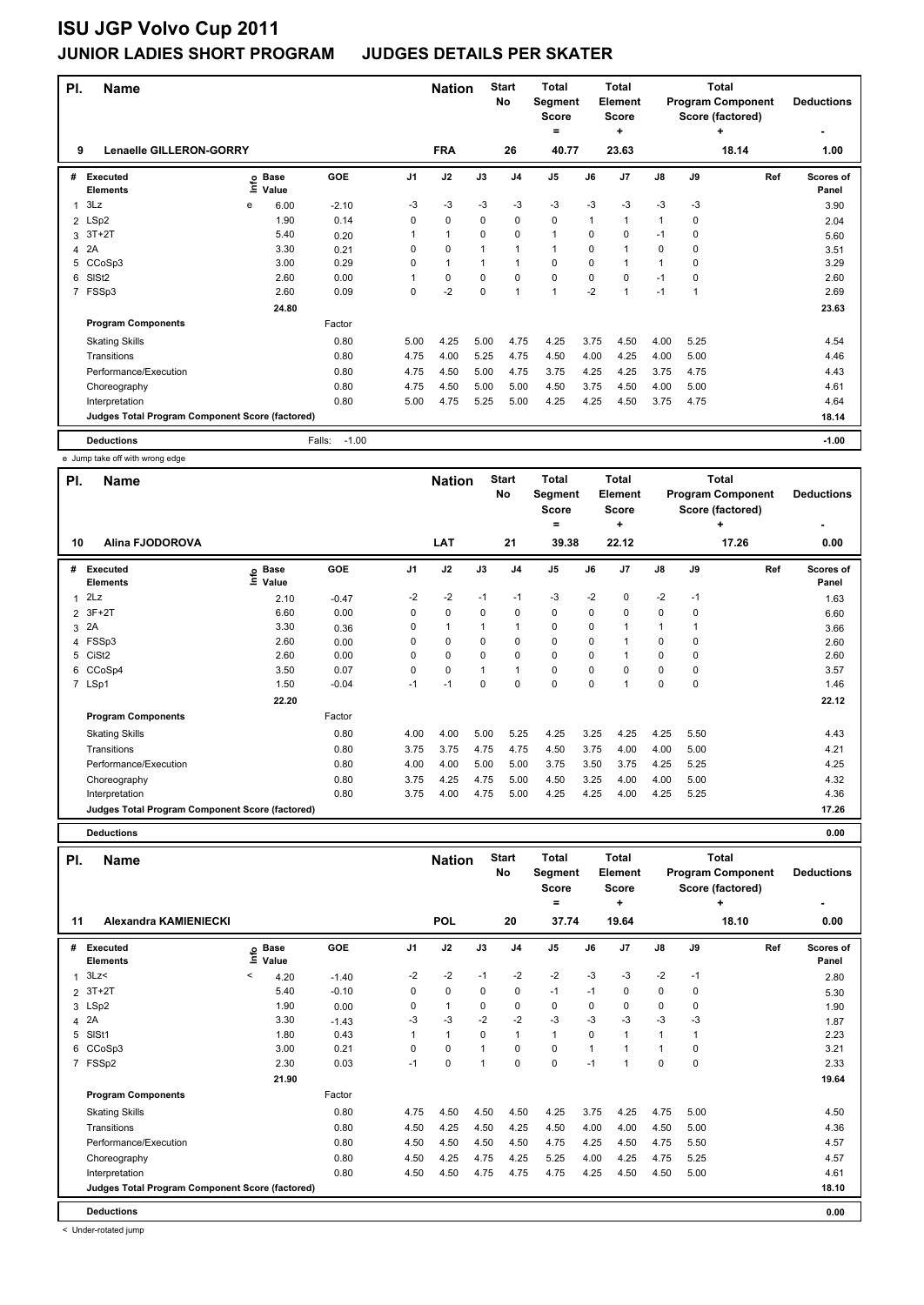| PI.            | <b>Name</b>                                     |                              |         |      | <b>Nation</b> |             | <b>Start</b><br>No | <b>Total</b><br>Segment<br><b>Score</b><br>۰ |             | <b>Total</b><br>Element<br><b>Score</b><br>٠ | <b>Total</b><br><b>Program Component</b><br>Score (factored)<br>٠<br>17.26 |      |                                          | <b>Deductions</b>         |
|----------------|-------------------------------------------------|------------------------------|---------|------|---------------|-------------|--------------------|----------------------------------------------|-------------|----------------------------------------------|----------------------------------------------------------------------------|------|------------------------------------------|---------------------------|
| 12             | <b>Tina STUERZINGER</b>                         |                              |         |      | SUI           |             | 31                 | 37.71                                        |             | 20.45                                        |                                                                            |      |                                          | 0.00                      |
| #              | Executed<br><b>Elements</b>                     | <b>Base</b><br>١nfo<br>Value | GOE     | J1   | J2            | J3          | J <sub>4</sub>     | J <sub>5</sub>                               | J6          | J7                                           | $\mathsf{J}8$                                                              | J9   | Ref                                      | <b>Scores of</b><br>Panel |
|                | 2Lz                                             | 2.10                         | 0.04    | 0    | $\mathbf 0$   | $\mathbf 0$ | $\mathbf 0$        | $\mathbf{1}$                                 | $\mathbf 0$ | $\mathbf 0$                                  | $\mathbf{1}$                                                               | 0    |                                          | 2.14                      |
| $\overline{2}$ | $3T+2T$                                         | 5.40                         | $-0.10$ | 0    | 0             | 0           | 0                  | $-1$                                         | 0           | 0                                            | 0                                                                          | $-1$ |                                          | 5.30                      |
|                | 3 CCoSp3                                        | 3.00                         | 0.07    | 1    | $\mathbf{1}$  | 0           | 0                  | 0                                            | 0           | 0                                            | 0                                                                          | 0    |                                          | 3.07                      |
| 4              | 2A                                              | 3.30                         | $-0.71$ | $-2$ | $-1$          | $-1$        | $-1$               | $-1$                                         | $-2$        | $\Omega$                                     | $-2$                                                                       | -2   |                                          | 2.59                      |
| 5              | LSp2                                            | 1.90                         | 0.29    | 0    | $\mathbf{1}$  | 1           | $\overline{1}$     | $\mathbf{1}$                                 | 0           |                                              | 0                                                                          | 0    |                                          | 2.19                      |
| 6              | SISt <sub>2</sub>                               | 2.60                         | 0.00    | 0    | $\Omega$      | $\Omega$    | 0                  | 0                                            | 0           | 0                                            | 0                                                                          | 0    |                                          | 2.60                      |
|                | 7 FSSp3                                         | 2.60                         | $-0.04$ | 0    | $-1$          | 0           | 0                  | $\pmb{0}$                                    | $-1$        | $\Omega$                                     | $\mathbf 0$                                                                | 0    |                                          | 2.56                      |
|                |                                                 | 20.90                        |         |      |               |             |                    |                                              |             |                                              |                                                                            |      |                                          | 20.45                     |
|                | <b>Program Components</b>                       |                              | Factor  |      |               |             |                    |                                              |             |                                              |                                                                            |      |                                          |                           |
|                | <b>Skating Skills</b>                           |                              | 0.80    | 4.25 | 4.25          | 4.50        | 4.75               | 4.25                                         | 4.00        | 4.00                                         | 4.25                                                                       | 5.00 |                                          | 4.32                      |
|                | Transitions                                     |                              | 0.80    | 4.50 | 4.00          | 4.50        | 4.75               | 4.00                                         | 3.75        | 3.50                                         | 4.00                                                                       | 4.75 |                                          | 4.21                      |
|                | Performance/Execution                           |                              | 0.80    | 4.50 | 4.25          | 4.00        | 4.75               | 4.25                                         | 4.25        | 3.50                                         | 4.25                                                                       | 4.75 |                                          | 4.32                      |
|                | Choreography                                    |                              | 0.80    | 4.75 | 4.00          | 4.50        | 4.50               | 4.25                                         | 4.00        | 4.00                                         | 4.25                                                                       | 5.00 |                                          | 4.32                      |
|                | Interpretation                                  |                              | 0.80    | 5.00 | 4.25          | 4.75        | 4.75               | 4.00                                         | 4.50        | 3.75                                         | 4.00                                                                       | 4.50 |                                          | 4.39                      |
|                | Judges Total Program Component Score (factored) |                              |         |      |               |             |                    |                                              |             |                                              |                                                                            |      |                                          | 17.26                     |
|                | <b>Deductions</b>                               |                              |         |      |               |             |                    |                                              |             |                                              |                                                                            |      |                                          | 0.00                      |
| PI.            | <b>Name</b>                                     |                              |         |      | <b>Nation</b> |             | <b>Start</b><br>No | <b>Total</b><br><b>Segment</b>               |             | <b>Total</b><br>Element                      |                                                                            |      | <b>Total</b><br><b>Program Component</b> | <b>Deductions</b>         |

|    |                                                 |         |                      |                   |                |              |          | <b>No</b>      | Segment<br>Score<br>= |                | Element<br><b>Score</b><br>٠ |               |      | <b>Program Component</b><br>Score (factored)<br>٠ | <b>Deductions</b>         |
|----|-------------------------------------------------|---------|----------------------|-------------------|----------------|--------------|----------|----------------|-----------------------|----------------|------------------------------|---------------|------|---------------------------------------------------|---------------------------|
| 13 | Ho Jung LEE                                     |         |                      |                   |                | <b>KOR</b>   |          | 3              | 36.71                 |                | 18.97                        |               |      | 18.74                                             | 1.00                      |
| #  | Executed<br><b>Elements</b>                     | ۴ů      | <b>Base</b><br>Value | GOE               | J <sub>1</sub> | J2           | J3       | J <sub>4</sub> | J <sub>5</sub>        | J6             | J <sub>7</sub>               | $\mathsf{J}8$ | J9   | Ref                                               | <b>Scores of</b><br>Panel |
|    | $1$ $2Lz$                                       | e       | 2.10                 | $-0.56$           | $-1$           | $-2$         | $-2$     | $-2$           | $-3$                  | $-1$           | $-3$                         | $-2$          | $-1$ |                                                   | 1.54                      |
|    | 2 3S<+COMBO                                     | $\prec$ | 2.90                 | $-2.10$           | $-3$           | $-3$         | $-3$     | $-3$           | $-3$                  | $-3$           | $-3$                         | $-3$          | -3   |                                                   | 0.80                      |
|    | 3 FSSp4                                         |         | 3.00                 | 0.14              | 0              | 0            | 0        | 0              | $-1$                  | 0              |                              | 1             |      |                                                   | 3.14                      |
|    | 4 CCoSp4                                        |         | 3.50                 | $-0.04$           | $-1$           | 0            | $\Omega$ | 0              | $-1$                  | 0              | $\Omega$                     | $\Omega$      | 0    |                                                   | 3.46                      |
|    | 5 2A                                            |         | 3.30                 | 0.29              | $\Omega$       | $\mathbf{1}$ | $\Omega$ | $\mathbf{1}$   | $\mathbf 0$           |                |                              | 1             | 0    |                                                   | 3.59                      |
|    | 6 LSp4                                          |         | 2.70                 | 0.64              |                |              |          | $\overline{2}$ | $\mathbf{1}$          | $\overline{2}$ | $\overline{2}$               |               |      |                                                   | 3.34                      |
|    | 7 CiSt2                                         |         | 2.60                 | 0.50              |                |              |          | $\overline{2}$ | 0                     | 1              | 1                            | 1             |      |                                                   | 3.10                      |
|    |                                                 |         | 20.10                |                   |                |              |          |                |                       |                |                              |               |      |                                                   | 18.97                     |
|    | <b>Program Components</b>                       |         |                      | Factor            |                |              |          |                |                       |                |                              |               |      |                                                   |                           |
|    | <b>Skating Skills</b>                           |         |                      | 0.80              | 5.25           | 5.25         | 5.00     | 5.25           | 4.50                  | 4.00           | 4.75                         | 5.00          | 4.25 |                                                   | 4.86                      |
|    | Transitions                                     |         |                      | 0.80              | 4.75           | 5.00         | 4.50     | 5.00           | 4.00                  | 4.00           | 4.25                         | 4.75          | 4.25 |                                                   | 4.50                      |
|    | Performance/Execution                           |         |                      | 0.80              | 5.00           | 5.50         | 4.75     | 5.00           | 4.25                  | 4.50           | 4.25                         | 4.50          | 4.75 |                                                   | 4.68                      |
|    | Choreography                                    |         |                      | 0.80              | 4.75           | 5.25         | 4.50     | 5.00           | 4.50                  | 4.25           | 4.50                         | 5.00          | 4.50 |                                                   | 4.68                      |
|    | Interpretation                                  |         |                      | 0.80              | 5.25           | 5.50         | 4.50     | 5.25           | 4.25                  | 4.25           | 4.50                         | 4.75          | 4.50 |                                                   | 4.71                      |
|    | Judges Total Program Component Score (factored) |         |                      |                   |                |              |          |                |                       |                |                              |               |      |                                                   | 18.74                     |
|    | <b>Deductions</b>                               |         |                      | $-1.00$<br>Falls: |                |              |          |                |                       |                |                              |               |      |                                                   | $-1.00$                   |

< Under-rotated jump e Jump take off with wrong edge

| PI.          | Name                                            |      |                      |                   |                | <b>Nation</b> |             | <b>Start</b><br>No | <b>Total</b><br>Segment<br>Score<br>٠ |          | <b>Total</b><br>Element<br><b>Score</b><br>٠ |               |             | <b>Total</b><br><b>Program Component</b><br>Score (factored)<br>٠ | <b>Deductions</b><br>٠ |
|--------------|-------------------------------------------------|------|----------------------|-------------------|----------------|---------------|-------------|--------------------|---------------------------------------|----------|----------------------------------------------|---------------|-------------|-------------------------------------------------------------------|------------------------|
| 14           | Miyabi OBA                                      |      |                      |                   |                | <b>JPN</b>    |             | 4                  | 35.97                                 |          | 19.92                                        |               |             | 18.05                                                             | 2.00                   |
| #            | <b>Executed</b><br><b>Elements</b>              | lnfo | <b>Base</b><br>Value | GOE               | J <sub>1</sub> | J2            | J3          | J <sub>4</sub>     | J <sub>5</sub>                        | J6       | J7                                           | $\mathsf{J}8$ | J9          | Ref                                                               | Scores of<br>Panel     |
| $\mathbf{1}$ | $3S+3T$                                         |      | 8.30                 | $-2.00$           | -3             | $-3$          | $-2$        | -3                 | $-3$                                  | $-3$     | $-2$                                         | $-3$          | $-3$        |                                                                   | 6.30                   |
|              | $2$ $2$ $Lz <$                                  | e    | 0.60                 | $-0.30$           | -3             | $-3$          | $-3$        | $-3$               | $-3$                                  | $-3$     | $-3$                                         | $-3$          | $-3$        |                                                                   | 0.30                   |
|              | 3 FSSp4                                         |      | 3.00                 | 0.13              | $-1$           | $\mathbf 0$   |             | $\mathbf{1}$       | $-1$                                  | $-3$     | 1                                            | 1             | 0           |                                                                   | 3.13                   |
| 4            | 2A                                              |      | 3.30                 | 0.29              | 0              | $\mathbf 0$   |             | $\overline{2}$     | $\mathbf{1}$                          | 1        | 0                                            | $\mathbf{1}$  | 0           |                                                                   | 3.59                   |
| 5            | LSp2                                            |      | 1.90                 | 0.00              | $-1$           | 0             | 0           | 1                  | $\mathbf 0$                           | $\Omega$ | $\Omega$                                     | 0             | 0           |                                                                   | 1.90                   |
| 6            | SIS <sub>t2</sub>                               |      | 2.60                 | $-0.90$           | -3             | $-3$          | -3          | -3                 | $-3$                                  | $-3$     | $-3$                                         | $-3$          | $-3$        |                                                                   | 1.70                   |
| 7            | CCoSp3                                          |      | 3.00                 | 0.00              | $-1$           | $\pmb{0}$     | $\mathbf 0$ | $\mathbf{1}$       | $\mathbf 0$                           | 0        | 0                                            | 0             | $\mathbf 0$ |                                                                   | 3.00                   |
|              |                                                 |      | 22.70                |                   |                |               |             |                    |                                       |          |                                              |               |             |                                                                   | 19.92                  |
|              | <b>Program Components</b>                       |      |                      | Factor            |                |               |             |                    |                                       |          |                                              |               |             |                                                                   |                        |
|              | <b>Skating Skills</b>                           |      |                      | 0.80              | 5.00           | 4.50          | 5.75        | 5.75               | 4.50                                  | 4.25     | 4.50                                         | 4.75          | 4.00        |                                                                   | 4.75                   |
|              | Transitions                                     |      |                      | 0.80              | 4.75           | 4.25          | 5.75        | 5.50               | 4.50                                  | 4.50     | 4.00                                         | 4.50          | 3.75        |                                                                   | 4.57                   |
|              | Performance/Execution                           |      |                      | 0.80              | 4.00           | 4.25          | 5.50        | 5.25               | 4.25                                  | 4.00     | 3.75                                         | 4.00          | 3.75        |                                                                   | 4.21                   |
|              | Choreography                                    |      |                      | 0.80              | 4.75           | 4.50          | 6.00        | 5.50               | 4.50                                  | 4.25     | 4.25                                         | 4.75          | 3.75        |                                                                   | 4.64                   |
|              | Interpretation                                  |      |                      | 0.80              | 4.00           | 4.25          | 5.50        | 5.50               | 4.00                                  | 4.50     | 4.00                                         | 4.50          | 4.00        |                                                                   | 4.39                   |
|              | Judges Total Program Component Score (factored) |      |                      |                   |                |               |             |                    |                                       |          |                                              |               |             |                                                                   | 18.05                  |
|              | <b>Deductions</b>                               |      |                      | $-2.00$<br>Falls: |                |               |             |                    |                                       |          |                                              |               |             |                                                                   | $-2.00$                |

<< Downgraded jump e Jump take off with wrong edge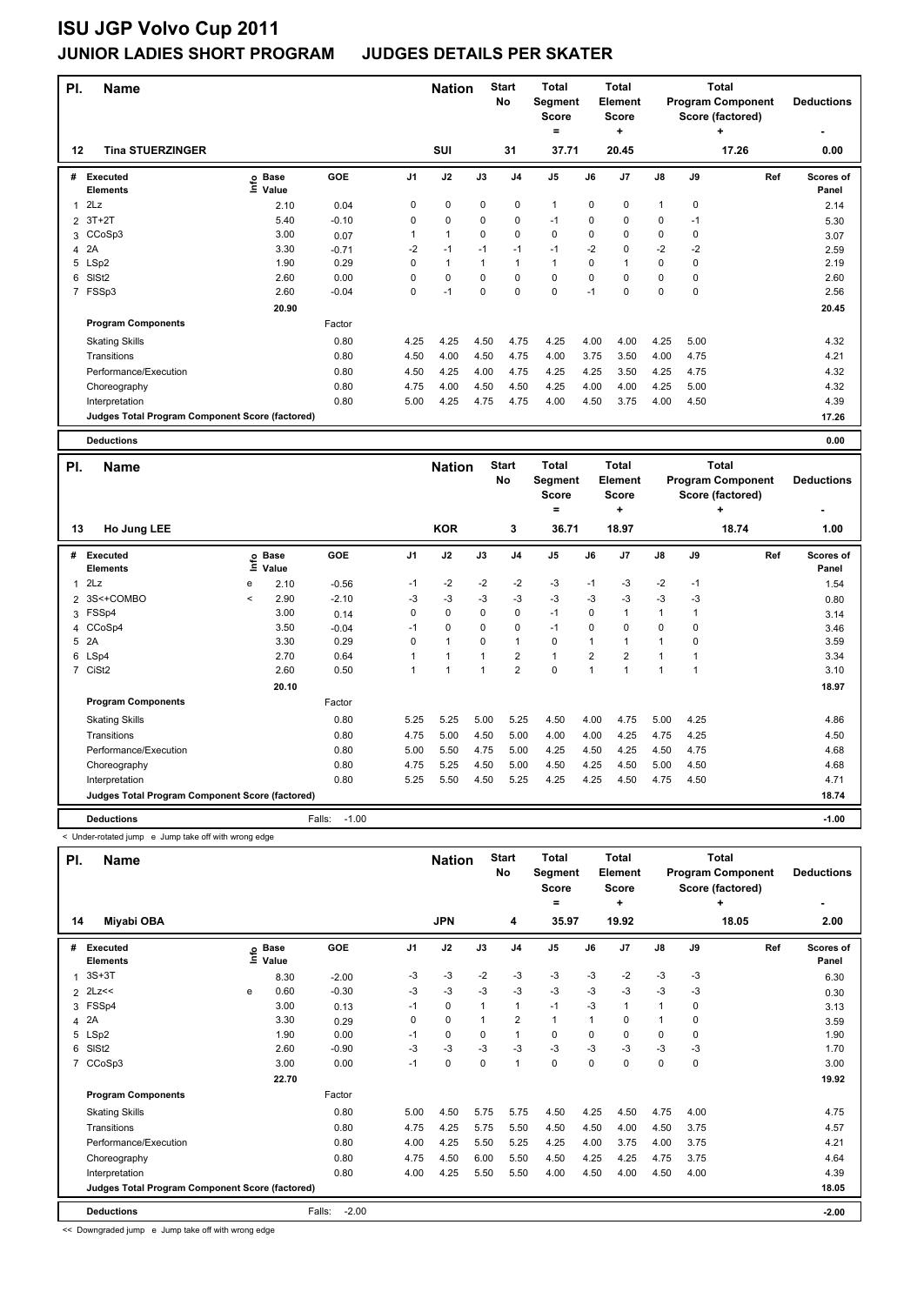| PI.            | <b>Name</b>                                     |                              |         |      | <b>Nation</b> |             | <b>Start</b><br>No | <b>Total</b><br>Segment<br><b>Score</b> |             | <b>Total</b><br>Element<br><b>Score</b> |              |             | <b>Total</b><br><b>Program Component</b><br>Score (factored) | <b>Deductions</b>  |
|----------------|-------------------------------------------------|------------------------------|---------|------|---------------|-------------|--------------------|-----------------------------------------|-------------|-----------------------------------------|--------------|-------------|--------------------------------------------------------------|--------------------|
|                |                                                 |                              |         |      |               |             |                    | =                                       |             | ٠                                       |              |             | ÷                                                            |                    |
| 15             | <b>Nea VIIRI</b>                                |                              |         |      | <b>FIN</b>    |             | 25                 | 35.71                                   |             | 19.20                                   |              |             | 16.51                                                        | 0.00               |
| #              | Executed<br><b>Elements</b>                     | <b>Base</b><br>١nfo<br>Value | GOE     | J1   | J2            | J3          | J <sub>4</sub>     | J <sub>5</sub>                          | J6          | J7                                      | J8           | J9          | Ref                                                          | Scores of<br>Panel |
| 1              | $2T+2T$                                         | 2.60                         | 0.03    | 0    | $\mathbf 0$   | $\mathbf 0$ | $\overline{1}$     | $\mathbf 0$                             | $\mathbf 0$ | $\mathbf 0$                             | $\mathbf{1}$ | $\mathbf 0$ |                                                              | 2.63               |
| $\overline{2}$ | 2Lz                                             | 2.10                         | 0.26    | 1    | $\mathbf{1}$  | 1           | $\overline{1}$     | $\mathbf{1}$                            | 0           | 0                                       | $\mathbf{1}$ | 1           |                                                              | 2.36               |
|                | 3 LSp2                                          | 1.90                         | $-0.21$ | $-1$ | 0             | $-1$        | $-2$               | 0                                       | $-1$        | $-1$                                    | 0            | $-1$        |                                                              | 1.69               |
| 4              | 2A                                              | 3.30                         | $-0.07$ | 0    | $\mathbf 0$   | 0           | $\mathbf 0$        | $\mathbf 0$                             | 0           | 0                                       | $-1$         | $-1$        |                                                              | 3.23               |
| 5              | FSSp4                                           | 3.00                         | 0.21    | 0    | $\mathbf 0$   | 0           | $\overline{1}$     | $\mathbf{1}$                            | 1           | $\Omega$                                | $\mathbf{1}$ | 0           |                                                              | 3.21               |
| 6              | CiSt <sub>2</sub>                               | 2.60                         | $-0.09$ | 0    | $-1$          | 0           | 0                  | $-1$                                    | 0           | 0                                       | 0            | $-1$        |                                                              | 2.51               |
| 7              | CCoSp4                                          | 3.50                         | 0.07    | 0    | 0             | 0           | 1                  | 0                                       | 0           | 0                                       | $\mathbf{1}$ | 0           |                                                              | 3.57               |
|                |                                                 | 19.00                        |         |      |               |             |                    |                                         |             |                                         |              |             |                                                              | 19.20              |
|                | <b>Program Components</b>                       |                              | Factor  |      |               |             |                    |                                         |             |                                         |              |             |                                                              |                    |
|                | <b>Skating Skills</b>                           |                              | 0.80    | 4.25 | 4.25          | 4.25        | 4.50               | 4.25                                    | 3.75        | 3.50                                    | 4.50         | 3.75        |                                                              | 4.14               |
|                | Transitions                                     |                              | 0.80    | 4.25 | 4.00          | 4.25        | 4.00               | 4.25                                    | 4.00        | 3.50                                    | 4.25         | 3.50        |                                                              | 4.04               |
|                | Performance/Execution                           |                              | 0.80    | 4.25 | 4.25          | 4.50        | 4.25               | 4.50                                    | 4.25        | 3.75                                    | 4.25         | 3.75        |                                                              | 4.21               |
|                | Choreography                                    |                              | 0.80    | 4.50 | 4.25          | 4.75        | 4.25               | 4.50                                    | 3.50        | 3.50                                    | 4.50         | 3.50        |                                                              | 4.14               |
|                | Interpretation                                  |                              | 0.80    | 4.25 | 4.00          | 4.75        | 4.25               | 4.25                                    | 4.00        | 3.50                                    | 4.50         | 3.25        |                                                              | 4.11               |
|                | Judges Total Program Component Score (factored) |                              |         |      |               |             |                    |                                         |             |                                         |              |             |                                                              | 16.51              |
|                | <b>Deductions</b>                               |                              |         |      |               |             |                    |                                         |             |                                         |              |             |                                                              | 0.00               |

| PI. | <b>Name</b>                                     |    |                            |         | <b>Nation</b>  |             | <b>Start</b><br>No | <b>Total</b><br>Segment<br><b>Score</b> |                | <b>Total</b><br>Element<br><b>Score</b> |                |           | <b>Total</b><br><b>Program Component</b><br>Score (factored) | <b>Deductions</b> |                    |
|-----|-------------------------------------------------|----|----------------------------|---------|----------------|-------------|--------------------|-----------------------------------------|----------------|-----------------------------------------|----------------|-----------|--------------------------------------------------------------|-------------------|--------------------|
| 16  | Sila SAYGI                                      |    |                            |         |                | <b>TUR</b>  |                    | 14                                      | =<br>33.20     |                                         | ٠<br>15.37     |           |                                                              | ÷<br>17.83        | 0.00               |
| #   | Executed<br><b>Elements</b>                     |    | e Base<br>E Value<br>Value | GOE     | J <sub>1</sub> | J2          | J3                 | J <sub>4</sub>                          | J <sub>5</sub> | J6                                      | J <sub>7</sub> | J8        | J9                                                           | Ref               | Scores of<br>Panel |
| 1   | $3S<+2T<<$                                      | << | 3.30                       | $-1.90$ | $-3$           | $-3$        | $-3$               | $-3$                                    | $-3$           | $-3$                                    | $-2$           | $-2$      | $-2$                                                         |                   | 1.40               |
|     | 2 2A                                            |    | 3.30                       | $-0.57$ | $-1$           | $-1$        | $-1$               | 0                                       | $-1$           | $-1$                                    | $-2$           | $-1$      | $-2$                                                         |                   | 2.73               |
| 3   | FSSp                                            |    | 0.00                       | 0.00    |                |             |                    |                                         |                |                                         |                |           |                                                              |                   | 0.00               |
|     | $4$ $2Lz$                                       |    | 2.10                       | 0.00    | 0              | $\mathbf 0$ | 0                  | 0                                       | 0              | 0                                       | 0              | 0         | 0                                                            |                   | 2.10               |
|     | 5 LSp3                                          |    | 2.40                       | 0.21    | 0              | $\mathbf 0$ | $\mathbf 0$        | $\mathbf{1}$                            | $\mathbf{1}$   | $\Omega$                                |                | 0         |                                                              |                   | 2.61               |
|     | 6 SISt2                                         |    | 2.60                       | 0.29    |                | $\mathbf 0$ | $\mathbf 0$        | $\mathbf{1}$                            | $\mathbf{1}$   | 1                                       |                | 0         | 0                                                            |                   | 2.89               |
|     | 7 CCoSp4                                        |    | 3.50                       | 0.14    | 0              | $\pmb{0}$   | 0                  | $\overline{1}$                          | $\pmb{0}$      | $\overline{1}$                          | $\mathbf 0$    | $\pmb{0}$ | 1                                                            |                   | 3.64               |
|     |                                                 |    | 17.20                      |         |                |             |                    |                                         |                |                                         |                |           |                                                              |                   | 15.37              |
|     | <b>Program Components</b>                       |    |                            | Factor  |                |             |                    |                                         |                |                                         |                |           |                                                              |                   |                    |
|     | <b>Skating Skills</b>                           |    |                            | 0.80    | 4.00           | 4.00        | 4.50               | 4.75                                    | 4.25           | 3.75                                    | 4.00           | 4.25      | 4.25                                                         |                   | 4.18               |
|     | Transitions                                     |    |                            | 0.80    | 4.25           | 4.50        | 4.50               | 4.75                                    | 4.75           | 4.25                                    | 4.00           | 4.50      | 4.50                                                         |                   | 4.46               |
|     | Performance/Execution                           |    |                            | 0.80    | 4.50           | 4.50        | 4.75               | 4.75                                    | 5.00           | 4.50                                    | 4.25           | 4.50      | 4.75                                                         |                   | 4.61               |
|     | Choreography                                    |    |                            | 0.80    | 4.25           | 4.25        | 4.75               | 4.50                                    | 4.75           | 4.00                                    | 4.25           | 4.25      | 4.75                                                         |                   | 4.43               |
|     | Interpretation                                  |    |                            | 0.80    | 4.75           | 4.50        | 5.00               | 5.00                                    | 5.00           | 4.25                                    | 4.00           | 4.25      | 4.50                                                         |                   | 4.61               |
|     | Judges Total Program Component Score (factored) |    |                            |         |                |             |                    |                                         |                |                                         |                |           |                                                              |                   | 17.83              |
|     | <b>Deductions</b>                               |    |                            |         |                |             |                    |                                         |                |                                         |                |           |                                                              |                   | 0.00               |

< Under-rotated jump << Downgraded jump

| PI. | <b>Name</b>                                     |         |                      | <b>Nation</b> |                | <b>Start</b><br>No | Total<br>Segment<br><b>Score</b><br>۰ |                | Total<br>Element<br><b>Score</b><br>٠ |              |                | Total<br><b>Program Component</b><br>Score (factored)<br>٠ | <b>Deductions</b> |       |                    |
|-----|-------------------------------------------------|---------|----------------------|---------------|----------------|--------------------|---------------------------------------|----------------|---------------------------------------|--------------|----------------|------------------------------------------------------------|-------------------|-------|--------------------|
| 17  | leva GAILE                                      |         |                      |               |                | LAT                |                                       | $\mathbf{2}$   | 32.97                                 |              | 17.38          |                                                            |                   | 15.59 | 0.00               |
| #   | Executed<br><b>Elements</b>                     | ١nfo    | <b>Base</b><br>Value | GOE           | J <sub>1</sub> | J2                 | J3                                    | J <sub>4</sub> | J <sub>5</sub>                        | J6           | J <sub>7</sub> | J8                                                         | J9                | Ref   | Scores of<br>Panel |
|     | 2Lz                                             |         | 2.10                 | 0.13          | 0              | $\mathbf{1}$       | 0                                     | $\mathbf 1$    | $\mathbf{1}$                          | $\mathbf{1}$ | $\Omega$       | 0                                                          | 0                 |       | 2.23               |
|     | 2 CCoSp3                                        |         | 3.00                 | 0.07          | 1              | 0                  | 0                                     | 0              | $-1$                                  | 0            |                | 0                                                          | 0                 |       | 3.07               |
|     | $3$ 2A<                                         | $\prec$ | 2.30                 | $-0.57$       | $-2$           | $-1$               | $-1$                                  | $-1$           | $-3$                                  | $-1$         | $-1$           | $-1$                                                       | $-1$              |       | 1.73               |
|     | 4 LSp1                                          |         | 1.50                 | $-0.09$       | $-2$           | $-1$               | $-1$                                  | $\mathbf 0$    | $\mathbf 0$                           | $\mathbf 0$  |                | $\mathbf 0$                                                | 0                 |       | 1.41               |
| 5   | SISt1                                           |         | 1.80                 | 0.00          | 0              | $\mathbf 0$        | $\Omega$                              | 0              | $\mathbf 0$                           | $\Omega$     | $\Omega$       | 0                                                          | 0                 |       | 1.80               |
|     | 6 2F+2Lo                                        |         | 3.60                 | 0.04          | 0              | 0                  | $\Omega$                              | $\mathbf{1}$   | 0                                     | $\mathbf{1}$ | $\Omega$       | 0                                                          | 0                 |       | 3.64               |
|     | 7 FSSp4                                         |         | 3.00                 | 0.50          | $\overline{2}$ | $\mathbf 0$        | $\Omega$                              | $\overline{2}$ | $\mathbf{1}$                          | $\mathbf{1}$ |                | $\mathbf{1}$                                               |                   |       | 3.50               |
|     |                                                 |         | 17.30                |               |                |                    |                                       |                |                                       |              |                |                                                            |                   |       | 17.38              |
|     | <b>Program Components</b>                       |         |                      | Factor        |                |                    |                                       |                |                                       |              |                |                                                            |                   |       |                    |
|     | <b>Skating Skills</b>                           |         |                      | 0.80          | 4.00           | 3.75               | 3.75                                  | 4.50           | 4.00                                  | 3.75         | 4.00           | 3.75                                                       | 4.00              |       | 3.89               |
|     | Transitions                                     |         |                      | 0.80          | 3.50           | 4.00               | 4.00                                  | 4.00           | 4.00                                  | 4.00         | 3.75           | 3.50                                                       | 3.75              |       | 3.86               |
|     | Performance/Execution                           |         |                      | 0.80          | 3.50           | 4.25               | 3.75                                  | 4.25           | 4.25                                  | 4.25         | 3.50           | 3.50                                                       | 3.75              |       | 3.89               |
|     | Choreography                                    |         |                      | 0.80          | 3.50           | 4.00               | 4.25                                  | 3.75           | 4.50                                  | 4.50         | 3.75           | 3.75                                                       | 3.50              |       | 3.93               |
|     | Interpretation                                  |         |                      | 0.80          | 4.00           | 4.25               | 3.75                                  | 4.00           | 4.25                                  | 4.50         | 3.75           | 3.50                                                       | 3.50              |       | 3.93               |
|     | Judges Total Program Component Score (factored) |         |                      |               |                |                    |                                       |                |                                       |              |                |                                                            |                   |       | 15.59              |
|     | <b>Deductions</b>                               |         |                      |               |                |                    |                                       |                |                                       |              |                |                                                            |                   |       | 0.00               |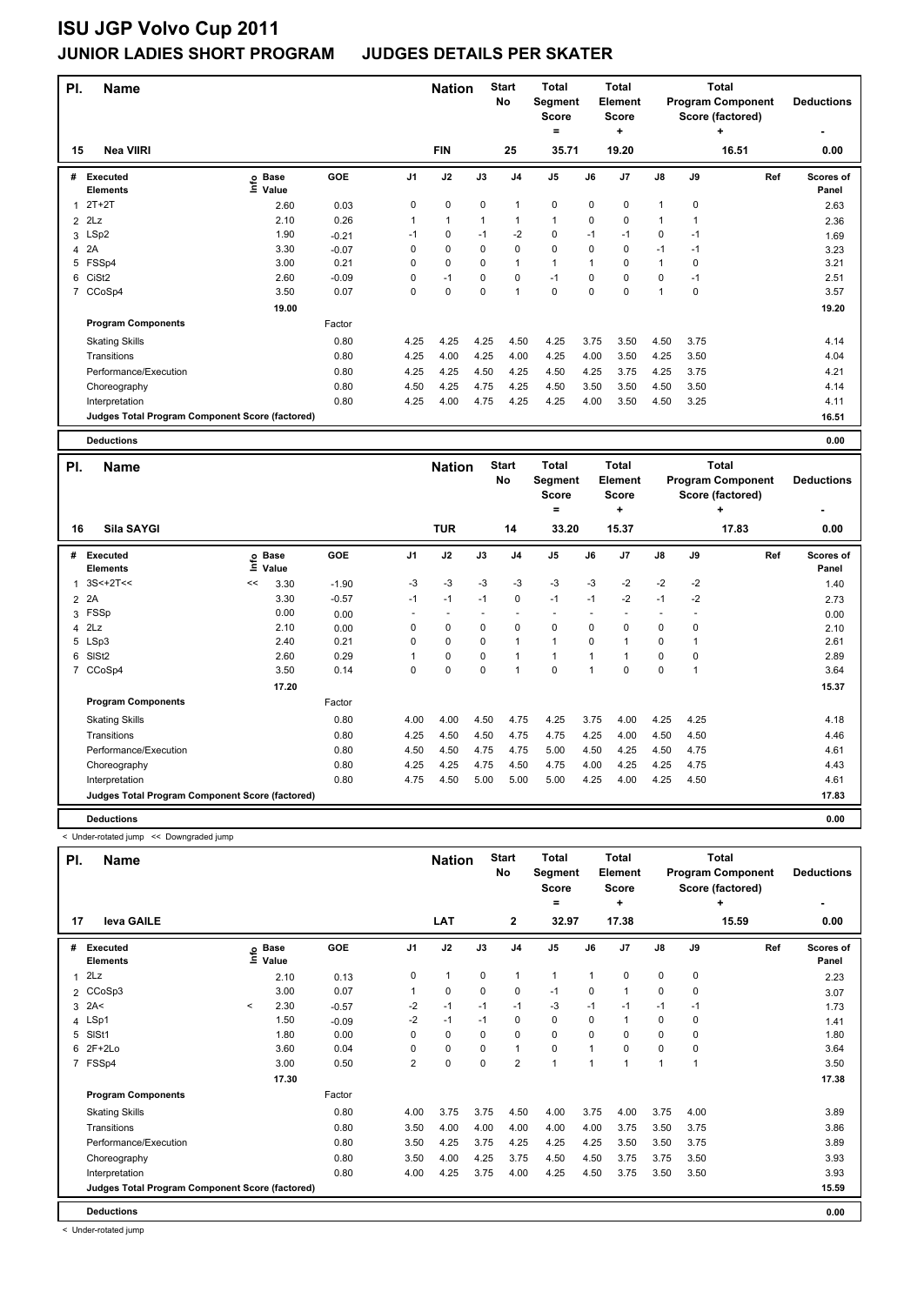| PI.                 | Name                                            |                  |                   |                | <b>Nation</b>        |              | <b>Start</b>   | Total                               |                               | Total                               |                      |              | <b>Total</b>                                 |     |                   |
|---------------------|-------------------------------------------------|------------------|-------------------|----------------|----------------------|--------------|----------------|-------------------------------------|-------------------------------|-------------------------------------|----------------------|--------------|----------------------------------------------|-----|-------------------|
|                     |                                                 |                  |                   |                |                      |              | No             | Segment<br><b>Score</b><br>$\equiv$ |                               | <b>Element</b><br><b>Score</b><br>÷ |                      |              | <b>Program Component</b><br>Score (factored) |     | <b>Deductions</b> |
| 18                  | Dominika MURCKOVA                               |                  |                   |                | <b>SVK</b>           |              | 19             | 32.15                               |                               | 17.40                               |                      |              | 15.75                                        |     | 1.00              |
| #                   | <b>Executed</b>                                 | <b>Base</b><br>e | <b>GOE</b>        | J1             | J2                   | J3           | J <sub>4</sub> | J5                                  | J6                            | J7                                  | J8                   | J9           |                                              | Ref | Scores of         |
|                     | <b>Elements</b>                                 | Value            |                   |                |                      |              |                |                                     |                               |                                     |                      |              |                                              |     | Panel             |
| $\mathbf{1}$        | 2A<br>3T+COMBO                                  | 3.30<br>4.10     | 0.43<br>$-2.10$   | 1<br>-3        | $\mathbf{1}$<br>$-3$ | 0<br>$-3$    | 1<br>$-3$      | $\mathbf{1}$<br>$-3$                | 1<br>$-3$                     | $\mathbf 1$<br>-3                   | $\mathbf 1$<br>-3    | 0<br>-3      |                                              |     | 3.73              |
| $\overline{2}$<br>3 | CCoSp4                                          | 3.50             | 0.21              | 0              | $\mathbf{1}$         | 1            | $\mathbf{1}$   | 0                                   | $\mathbf 0$                   | $\mathbf{1}$                        | $\pmb{0}$            | 0            |                                              |     | 2.00<br>3.71      |
| 4                   | 2Lz                                             | 2.10             | $-0.17$           | $-2$           | $\mathbf{1}$         | 0            | 0              | $\pmb{0}$                           | $-2$                          | 0                                   | $-1$                 | $-1$         |                                              |     | 1.93              |
|                     | 5 FSSp2                                         | 2.30             | $-0.04$           | 0              | 0                    | 0            | 0              | 0                                   | $-1$                          | $\mathbf 0$                         | $\pmb{0}$            | $-1$         |                                              |     | 2.26              |
| 6                   | CiSt1                                           | 1.80             | 0.00              | 0              | 0                    | 0            | 0              | $\pmb{0}$                           | 0                             | $\pmb{0}$                           | $-2$                 | 0            |                                              |     | 1.80              |
|                     | 7 LSp2                                          | 1.90             | 0.07              | 0              | 0                    | 0            | 0              | $\pmb{0}$                           | $\mathbf 0$                   | $\mathbf{1}$                        | $\mathbf{1}$         | 0            |                                              |     | 1.97              |
|                     |                                                 | 19.00            |                   |                |                      |              |                |                                     |                               |                                     |                      |              |                                              |     | 17.40             |
|                     | <b>Program Components</b>                       |                  | Factor            |                |                      |              |                |                                     |                               |                                     |                      |              |                                              |     |                   |
|                     | <b>Skating Skills</b>                           |                  | 0.80              | 4.00           | 4.25                 | 4.25         | 4.50           | 4.50                                | 3.75                          | 3.75                                | 4.00                 | 4.00         |                                              |     | 4.11              |
|                     | Transitions                                     |                  | 0.80              | 3.75           | 4.00                 | 3.50         | 4.25           | 4.25                                | 3.50                          | 3.25                                | 4.00                 | 3.75         |                                              |     | 3.82              |
|                     | Performance/Execution                           |                  | 0.80              | 3.75           | 4.25                 | 4.00         | 4.50           | 4.50                                | 4.00                          | 3.25                                | 4.00                 | 3.75         |                                              |     | 4.04              |
|                     | Choreography                                    |                  | 0.80              | 3.50           | 4.25                 | 3.75         | 4.25           | 4.50                                | 3.50                          | 3.50                                | 3.50                 | 4.00         |                                              |     | 3.82              |
|                     | Interpretation                                  |                  | 0.80              | 3.75           | 4.00                 | 3.75         | 4.50           | 4.50                                | 4.25                          | 3.50                                | 3.50                 | 3.50         |                                              |     | 3.89              |
|                     | Judges Total Program Component Score (factored) |                  |                   |                |                      |              |                |                                     |                               |                                     |                      |              |                                              |     | 15.75             |
|                     | <b>Deductions</b>                               |                  | $-1.00$<br>Falls: |                |                      |              |                |                                     |                               |                                     |                      |              |                                              |     | $-1.00$           |
| PI.                 | Name                                            |                  |                   |                | <b>Nation</b>        |              | <b>Start</b>   | <b>Total</b>                        |                               | <b>Total</b>                        |                      |              | <b>Total</b>                                 |     |                   |
|                     |                                                 |                  |                   |                |                      |              | No             | Segment                             |                               | <b>Element</b>                      |                      |              | <b>Program Component</b>                     |     | <b>Deductions</b> |
|                     |                                                 |                  |                   |                |                      |              |                | <b>Score</b><br>$=$                 |                               | Score                               |                      |              | Score (factored)                             |     |                   |
|                     |                                                 |                  |                   |                |                      |              |                |                                     |                               | $\ddot{}$                           |                      |              | ٠                                            |     |                   |
| 19                  | <b>Anine RABE</b>                               |                  |                   |                | <b>NOR</b>           |              | 7              | 31.53                               |                               | 17.04                               |                      |              | 15.49                                        |     | 1.00              |
| #                   | <b>Executed</b>                                 | <b>Base</b>      | <b>GOE</b>        | J <sub>1</sub> | J2                   | J3           | J4             | J5                                  | J6                            | J7                                  | J8                   | J9           |                                              | Ref | Scores of         |
|                     | <b>Elements</b>                                 | ۴ů<br>Value      |                   |                |                      |              |                |                                     |                               |                                     |                      |              |                                              |     | Panel             |
| 1                   | 3T+COMBO                                        | 4.10             | $-2.10$           | -3             | -3                   | -3           | -3             | -3                                  | -3                            | -3                                  | -3                   | -3           |                                              |     | 2.00              |
| $\overline{2}$      | 2Lz                                             | 2.10             | 0.17              | 0              | 0                    | $\mathbf{1}$ | 0              | $\overline{1}$                      | 0                             | $\mathbf{1}$                        | $\mathbf{1}$         | $\mathbf{1}$ |                                              |     | 2.27              |
| 3                   | LSp4                                            | 2.70             | 0.64              | 1              | 2                    | 1            | 2              | $\mathbf{1}$                        | 1                             | $\overline{\mathbf{c}}$             | $\mathbf{1}$         | 1            |                                              |     | 3.34              |
| 4A                  |                                                 | 0.00             | 0.00              |                | $\overline{a}$       | ÷,           | ÷,             | $\overline{a}$                      | L,                            | ÷,                                  | $\overline{a}$       | ÷,           |                                              |     | 0.00              |
| 5                   | CiSt <sub>2</sub>                               | 2.60             | 0.00              | 0              | 0                    | 0            | 0<br>1         | 0<br>$\overline{1}$                 | $\mathbf 0$<br>$\overline{2}$ | $\mathbf{1}$                        | $\mathbf 0$          | 0            |                                              |     | 2.60              |
|                     | 6 CCoSp4<br>7 FSSp4                             | 3.50<br>3.00     | 0.50<br>$-0.17$   | 1<br>0         | 1<br>0               | 1<br>$-1$    | 0              | $-1$                                | $-1$                          | $\mathbf{1}$<br>$\Omega$            | $\mathbf{1}$<br>$-2$ | 1<br>$-1$    |                                              |     | 4.00<br>2.83      |
|                     |                                                 | 18.00            |                   |                |                      |              |                |                                     |                               |                                     |                      |              |                                              |     | 17.04             |
|                     | <b>Program Components</b>                       |                  | Factor            |                |                      |              |                |                                     |                               |                                     |                      |              |                                              |     |                   |
|                     | <b>Skating Skills</b>                           |                  | 0.80              | 4.00           | 4.25                 | 4.25         | 4.25           | 4.75                                | 3.25                          | 4.25                                | 3.50                 | 3.00         |                                              |     | 3.96              |
|                     | Transitions                                     |                  | 0.80              | 4.25           | 4.00                 | 4.50         | 3.75           | 4.75                                | 3.00                          | 4.00                                | 3.00                 | 3.25         |                                              |     | 3.82              |
|                     | Performance/Execution                           |                  | 0.80              | 4.00           | 4.25                 | 4.00         | 4.00           | 4.75                                | 3.50                          | 3.75                                | 3.00                 | 3.50         |                                              |     | 3.86              |
|                     | Choreography                                    |                  | 0.80              | 4.25           | 4.25                 | 4.25         | 3.75           | 5.00                                | 3.25                          | 4.00                                | 3.00                 | 3.50         |                                              |     | 3.89              |
|                     | Interpretation                                  |                  | 0.80              | 4.25           | 4.00                 | 4.00         | 4.00           | 4.75                                | 3.50                          | 3.75                                | 2.75                 | 3.25         |                                              |     | 3.82              |
|                     | Judges Total Program Component Score (factored) |                  |                   |                |                      |              |                |                                     |                               |                                     |                      |              |                                              |     | 15.49             |
|                     |                                                 |                  |                   |                |                      |              |                |                                     |                               |                                     |                      |              |                                              |     |                   |
|                     | <b>Deductions</b>                               |                  | $-1.00$<br>Falls: |                |                      |              |                |                                     |                               |                                     |                      |              |                                              |     | $-1.00$           |
| PI.                 | Name                                            |                  |                   |                | <b>Nation</b>        |              | <b>Start</b>   | Total                               |                               | Total                               |                      |              | <b>Total</b>                                 |     |                   |
|                     |                                                 |                  |                   |                |                      |              | No             | Segment                             |                               | Element                             |                      |              | <b>Program Component</b>                     |     | <b>Deductions</b> |
|                     |                                                 |                  |                   |                |                      |              |                | <b>Score</b><br>Ξ.                  |                               | Score<br>+                          |                      |              | Score (factored)<br>٠                        |     |                   |
| 20                  | <b>Christina ERDEL</b>                          |                  |                   |                | <b>GER</b>           |              | 32             | 31.39                               |                               | 15.98                               |                      |              | 16.41                                        |     | 1.00              |
|                     | # Executed                                      | <b>Base</b>      | GOE               | J1             | J2                   | J3           | J4             | J5                                  | J6                            | J7                                  | J8                   | J9           |                                              | Ref | Scores of         |
|                     | Elements                                        | ١nf٥<br>Value    |                   |                |                      |              |                |                                     |                               |                                     |                      |              |                                              |     | Panel             |
| 1                   | 3S<+COMBO                                       | <<br>2.90        | $-2.10$           | -3             | -3                   | $-3$         | -3             | -3                                  | -3                            | -3                                  | -3                   | -3           |                                              |     | 0.80              |
| $\overline{2}$      | 2Lz                                             | 2.10             | 0.17              | 0              | $\mathbf{1}$         | 1            | 0              | $\mathbf{1}$                        | 0                             | 0                                   | $\mathbf{1}$         | 1            |                                              |     | 2.27              |
| 3                   | FSSp4                                           | 3.00             | 0.36              | 0              | 0                    | 0            | 1              | $\mathbf{1}$                        | 1                             | $\mathbf 1$                         | $\mathbf{1}$         | $\mathbf{1}$ |                                              |     | 3.36              |
| 4                   | 2A<<                                            | 1.10<br><<       | $-0.60$           | -3             | -3                   | $-3$         | $-3$           | -3                                  | -3                            | -3                                  | -3                   | -3           |                                              |     | 0.50              |
| 5                   | SISt3                                           | 3.30             | 0.00              | 0              | 0                    | 0            | 0              | $\pmb{0}$                           | $\mathbf{1}$                  | $\pmb{0}$                           | $\pmb{0}$            | 0            |                                              |     | 3.30              |
| 6                   | CCoSp4                                          | 3.50             | 0.21              | 0              | $\mathbf{1}$         | 0            | $\mathbf{1}$   | $\pmb{0}$                           | $\mathbf{1}$                  | $\mathbf{1}$                        | $\pmb{0}$            | 0            |                                              |     | 3.71              |
|                     | 7 LSp2                                          | 1.90             | 0.14              | 0              | 0                    | 0            | 0              | $\pmb{0}$                           | $\mathbf{1}$                  | $\mathbf{1}$                        | $\mathbf{1}$         | 0            |                                              |     | 2.04              |
|                     | <b>Program Components</b>                       | 17.80            | Factor            |                |                      |              |                |                                     |                               |                                     |                      |              |                                              |     | 15.98             |
|                     |                                                 |                  |                   |                |                      |              |                |                                     |                               |                                     |                      |              |                                              |     |                   |
|                     | <b>Skating Skills</b><br>Transitions            |                  | 0.80<br>0.80      | 4.00<br>4.00   | 4.25<br>4.00         | 4.25<br>3.75 | 4.50<br>4.50   | 4.25<br>4.25                        | 4.00<br>4.00                  | 4.00<br>3.50                        | 4.50<br>4.50         | 3.25<br>3.00 |                                              |     | 4.18<br>4.00      |
|                     | Performance/Execution                           |                  | 0.80              | 3.75           | 4.50                 | 4.00         | 4.50           | 3.75                                | 4.25                          | 4.00                                | 4.50                 | 3.50         |                                              |     |                   |
|                     | Choreography                                    |                  | 0.80              | 4.25           | 4.25                 | 4.25         | 4.50           | 4.00                                | 3.75                          | 4.00                                | 4.25                 | 3.50         |                                              |     | 4.11<br>4.11      |
|                     | Interpretation                                  |                  | 0.80              | 4.00           | 4.25                 | 4.00         | 4.75           | 3.75                                | 4.25                          | 4.00                                | 4.50                 | 3.25         |                                              |     | 4.11              |
|                     | Judges Total Program Component Score (factored) |                  |                   |                |                      |              |                |                                     |                               |                                     |                      |              |                                              |     | 16.41             |

**Deductions** Falls: -1.00 **-1.00** < Under-rotated jump << Downgraded jump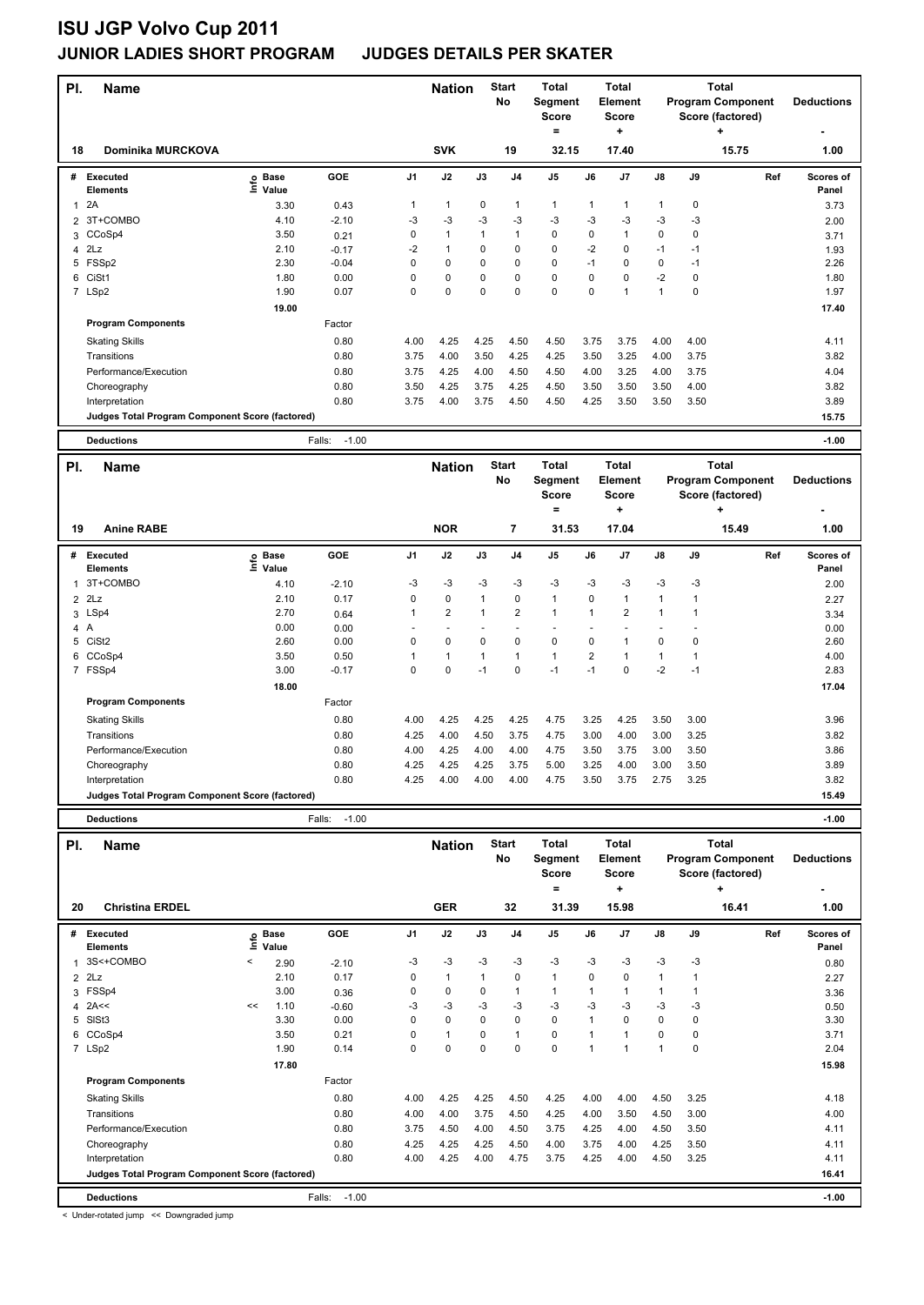| PI.            | <b>Name</b>                                     |   |                            |                   |                | <b>Nation</b> |      | <b>Start</b><br>No | <b>Total</b><br>Segment<br><b>Score</b><br>$=$ |          | <b>Total</b><br>Element<br><b>Score</b><br>÷ |               |      | <b>Total</b><br><b>Program Component</b><br>Score (factored)<br>٠ | <b>Deductions</b>         |
|----------------|-------------------------------------------------|---|----------------------------|-------------------|----------------|---------------|------|--------------------|------------------------------------------------|----------|----------------------------------------------|---------------|------|-------------------------------------------------------------------|---------------------------|
| 21             | <b>Margot KRISBERG</b>                          |   |                            |                   |                | <b>ISR</b>    |      | 16                 | 31.29                                          |          | 16.58                                        |               |      | 15.71                                                             | 1.00                      |
| #              | <b>Executed</b><br><b>Elements</b>              |   | e Base<br>⊑ Value<br>Value | GOE               | J <sub>1</sub> | J2            | J3   | J <sub>4</sub>     | J <sub>5</sub>                                 | J6       | J <sub>7</sub>                               | $\mathsf{J}8$ | J9   | Ref                                                               | <b>Scores of</b><br>Panel |
|                | 3S+COMBO                                        |   | 4.20                       | $-2.10$           | -3             | $-3$          | $-3$ | $-3$               | $-3$                                           | $-3$     | $-3$                                         | $-3$          | $-3$ |                                                                   | 2.10                      |
| $\overline{2}$ | 2A                                              |   | 3.30                       | 0.00              | 0              | $\mathbf 0$   | 0    | $\mathbf 0$        | 0                                              | 0        | 0                                            | 0             | 0    |                                                                   | 3.30                      |
| 3              | FSSp1                                           |   | 2.00                       | $-0.51$           | $-3$           | $-1$          | $-1$ | $-1$               | $-2$                                           | $-3$     | $-2$                                         | 0             | $-2$ |                                                                   | 1.49                      |
| 4              | 2Lz                                             | e | 2.10                       | $-0.56$           | $-2$           | $-2$          | $-1$ | $-2$               | $-2$                                           | $-3$     | $-2$                                         | $-2$          | $-1$ |                                                                   | 1.54                      |
| 5              | LSp2                                            |   | 1.90                       | 0.21              | 1              | $\mathbf 0$   | $-1$ | 0                  | $\mathbf{1}$                                   | 1        | $\mathbf{1}$                                 | 0             | 0    |                                                                   | 2.11                      |
| 6              | CCoSp4                                          |   | 3.50                       | 0.00              | $\Omega$       | 0             | $-1$ | $\Omega$           | 0                                              | $\Omega$ | 0                                            | 0             | 0    |                                                                   | 3.50                      |
| $\overline{7}$ | SIS <sub>t2</sub>                               |   | 2.60                       | $-0.06$           | 0              | $-1$          | $-1$ | $\mathbf 0$        | 0                                              | 1        | 1                                            | $-1$          | $-2$ |                                                                   | 2.54                      |
|                |                                                 |   | 19.60                      |                   |                |               |      |                    |                                                |          |                                              |               |      |                                                                   | 16.58                     |
|                | <b>Program Components</b>                       |   |                            | Factor            |                |               |      |                    |                                                |          |                                              |               |      |                                                                   |                           |
|                | <b>Skating Skills</b>                           |   |                            | 0.80              | 3.75           | 4.00          | 4.25 | 4.25               | 4.25                                           | 4.50     | 3.50                                         | 3.50          | 4.00 |                                                                   | 4.00                      |
|                | Transitions                                     |   |                            | 0.80              | 3.75           | 3.75          | 4.00 | 4.00               | 4.25                                           | 3.75     | 3.50                                         | 3.50          | 3.75 |                                                                   | 3.79                      |
|                | Performance/Execution                           |   |                            | 0.80              | 3.50           | 4.00          | 4.00 | 4.00               | 4.75                                           | 4.25     | 3.75                                         | 3.75          | 4.00 |                                                                   | 3.96                      |
|                | Choreography                                    |   |                            | 0.80              | 3.75           | 4.25          | 4.25 | 3.75               | 4.50                                           | 4.00     | 3.75                                         | 3.25          | 3.75 |                                                                   | 3.93                      |
|                | Interpretation                                  |   |                            | 0.80              | 3.75           | 4.00          | 4.00 | 4.25               | 4.75                                           | 4.25     | 3.75                                         | 3.50          | 3.75 |                                                                   | 3.96                      |
|                | Judges Total Program Component Score (factored) |   |                            |                   |                |               |      |                    |                                                |          |                                              |               |      |                                                                   | 15.71                     |
|                | <b>Deductions</b>                               |   |                            | $-1.00$<br>Falls: |                |               |      |                    |                                                |          |                                              |               |      |                                                                   | $-1.00$                   |

e Jump take off with wrong edge

| PI.            | <b>Name</b>                                     |         |                      |         |                | <b>Nation</b> |          | <b>Start</b><br><b>No</b> | <b>Total</b><br>Segment<br><b>Score</b> |             | Total<br>Element<br><b>Score</b> |               |      | Total<br><b>Program Component</b><br>Score (factored) | <b>Deductions</b>  |
|----------------|-------------------------------------------------|---------|----------------------|---------|----------------|---------------|----------|---------------------------|-----------------------------------------|-------------|----------------------------------|---------------|------|-------------------------------------------------------|--------------------|
| 22             | Natascha ZANGL                                  |         |                      |         |                | <b>AUT</b>    |          | 28                        | =<br>31.24                              |             | ٠<br>15.95                       |               |      | ٠<br>15.29                                            | 0.00               |
| #              | Executed<br><b>Elements</b>                     | ١m      | <b>Base</b><br>Value | GOE     | J <sub>1</sub> | J2            | J3       | J <sub>4</sub>            | J <sub>5</sub>                          | J6          | J7                               | $\mathsf{J}8$ | J9   | Ref                                                   | Scores of<br>Panel |
| 1              | $3S<+2T$                                        | $\,<\,$ | 4.20                 | $-1.20$ | $-1$           | $-2$          | $-2$     | $-2$                      | $-2$                                    | $-1$        | $-2$                             | $-1$          | $-2$ |                                                       | 3.00               |
| $\overline{2}$ | 2A<<                                            | <<      | 1.10                 | $-0.60$ | -3             | $-3$          | $-3$     | $-3$                      | $-3$                                    | $-3$        | $-3$                             | $-3$          | $-2$ |                                                       | 0.50               |
| 3              | 2Lz                                             | e       | 2.10                 | $-0.56$ | $-2$           | $-2$          | $-2$     | $-2$                      | $-2$                                    | $-3$        | $-2$                             | $-1$          | $-1$ |                                                       | 1.54               |
|                | 4 FSSp2                                         |         | 2.30                 | $-0.73$ | $-3$           | $-3$          | $-2$     | $-2$                      | $-2$                                    | $-3$        | $-3$                             | $-2$          | $-2$ |                                                       | 1.57               |
| 5              | CCoSp4                                          |         | 3.50                 | 0.07    | 0              | $\mathbf 0$   | $\Omega$ | 0                         | $\mathbf 0$                             | $\Omega$    | $\mathbf{1}$                     | $\mathbf{1}$  | 0    |                                                       | 3.57               |
| 6              | SISt <sub>3</sub>                               |         | 3.30                 | 0.00    | $\Omega$       | $\mathbf 0$   | $\Omega$ | 0                         | $\mathbf 0$                             | $\Omega$    | 0                                | $\Omega$      | 0    |                                                       | 3.30               |
|                | 7 LSp3                                          |         | 2.40                 | 0.07    | 0              | $\mathbf 0$   | 0        | 0                         | $\pmb{0}$                               | $\mathbf 0$ | 1                                | $\mathbf{1}$  | 0    |                                                       | 2.47               |
|                |                                                 |         | 18.90                |         |                |               |          |                           |                                         |             |                                  |               |      |                                                       | 15.95              |
|                | <b>Program Components</b>                       |         |                      | Factor  |                |               |          |                           |                                         |             |                                  |               |      |                                                       |                    |
|                | <b>Skating Skills</b>                           |         |                      | 0.80    | 3.75           | 4.25          | 3.75     | 4.00                      | 4.25                                    | 3.00        | 3.50                             | 4.25          | 4.75 |                                                       | 3.96               |
|                | Transitions                                     |         |                      | 0.80    | 3.75           | 3.75          | 3.50     | 3.50                      | 4.00                                    | 3.50        | 3.00                             | 4.00          | 4.50 |                                                       | 3.71               |
|                | Performance/Execution                           |         |                      | 0.80    | 3.75           | 4.25          | 3.75     | 3.75                      | 4.00                                    | 3.00        | 3.25                             | 4.00          | 4.75 |                                                       | 3.82               |
|                | Choreography                                    |         |                      | 0.80    | 3.75           | 4.25          | 3.50     | 3.50                      | 4.50                                    | 2.75        | 3.25                             | 4.00          | 4.75 |                                                       | 3.82               |
|                | Interpretation                                  |         |                      | 0.80    | 3.50           | 4.00          | 3.50     | 4.00                      | 4.00                                    | 3.25        | 3.25                             | 4.25          | 4.75 |                                                       | 3.79               |
|                | Judges Total Program Component Score (factored) |         |                      |         |                |               |          |                           |                                         |             |                                  |               |      |                                                       | 15.29              |
|                | <b>Deductions</b>                               |         |                      |         |                |               |          |                           |                                         |             |                                  |               |      |                                                       | 0.00               |

< Under-rotated jump << Downgraded jump e Jump take off with wrong edge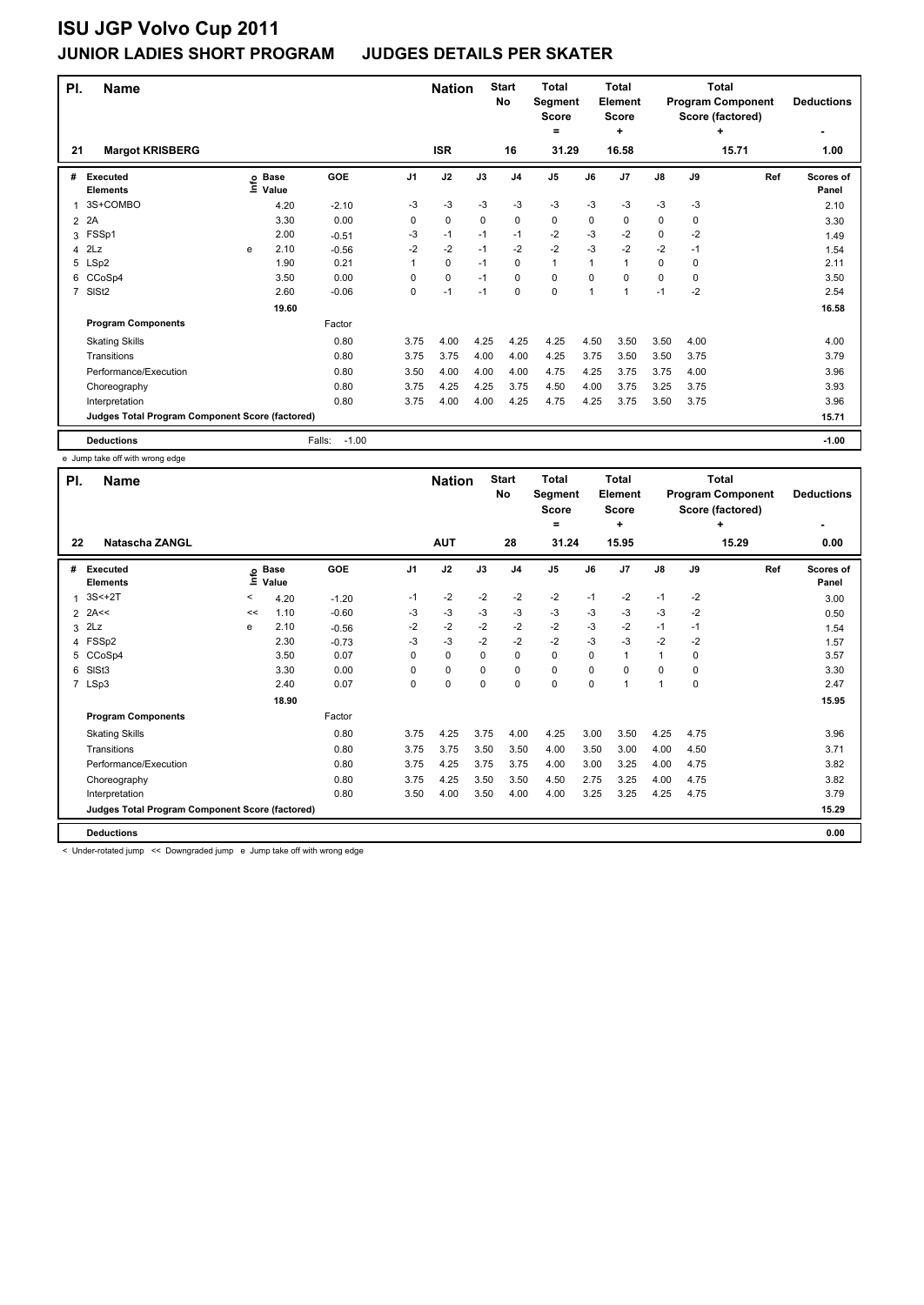| PI.            | <b>Name</b>                                     |    |                            |         |      | <b>Nation</b> |      | <b>Start</b><br>No | <b>Total</b><br>Segment<br><b>Score</b><br>$\equiv$ |      | <b>Total</b><br>Element<br><b>Score</b><br>٠ |      |             | <b>Total</b><br><b>Program Component</b><br>Score (factored)<br>4 | <b>Deductions</b>  |
|----------------|-------------------------------------------------|----|----------------------------|---------|------|---------------|------|--------------------|-----------------------------------------------------|------|----------------------------------------------|------|-------------|-------------------------------------------------------------------|--------------------|
| 23             | <b>Taylor DEAN</b>                              |    |                            |         |      | <b>AUS</b>    |      | 29                 | 30.95                                               |      | 16.78                                        |      |             | 14.17                                                             | 0.00               |
| #              | <b>Executed</b><br><b>Elements</b>              |    | e Base<br>⊆ Value<br>Value | GOE     | J1   | J2            | J3   | J <sub>4</sub>     | J5                                                  | J6   | J7                                           | J8   | J9          | Ref                                                               | Scores of<br>Panel |
| 1              | 2A<<                                            | << | 1.10                       | $-0.60$ | $-3$ | -3            | $-3$ | $-3$               | $-3$                                                | $-3$ | $-3$                                         | $-3$ | $-3$        |                                                                   | 0.50               |
| $\overline{2}$ | 2Lz                                             |    | 2.10                       | 0.00    | $-1$ | 0             | 0    | $\mathbf 0$        | 0                                                   | 0    | 0                                            | 0    | 0           |                                                                   | 2.10               |
|                | 3 LSp3                                          |    | 2.40                       | 0.14    | 1    | 0             | $-1$ | 0                  | 0                                                   | 0    | 1                                            | 1    | 0           |                                                                   | 2.54               |
| 4              | 2F+2Lo                                          | e  | 3.60                       | $-0.47$ | $-2$ | $-1$          | $-2$ | $-1$               | $-2$                                                | $-2$ | $-2$                                         | $-1$ | -1          |                                                                   | 3.13               |
| 5              | FSSp3                                           |    | 2.60                       | $-0.26$ | $-1$ | $-1$          | $-1$ | $-1$               | $-2$                                                | $-1$ | $\mathbf 0$                                  | 0    | $-1$        |                                                                   | 2.34               |
| 6              | SIS <sub>t2</sub>                               |    | 2.60                       | 0.00    | 0    | 0             | $-1$ | $\mathbf 0$        | 0                                                   | 0    | 0                                            | 0    | $\mathbf 0$ |                                                                   | 2.60               |
| 7              | CCoSp4                                          |    | 3.50                       | 0.07    | 0    | 0             | 0    | $\mathbf 0$        | 0                                                   | 0    | 1                                            | 1    | 0           |                                                                   | 3.57               |
|                |                                                 |    | 17.90                      |         |      |               |      |                    |                                                     |      |                                              |      |             |                                                                   | 16.78              |
|                | <b>Program Components</b>                       |    |                            | Factor  |      |               |      |                    |                                                     |      |                                              |      |             |                                                                   |                    |
|                | <b>Skating Skills</b>                           |    |                            | 0.80    | 3.00 | 3.75          | 3.25 | 3.50               | 3.75                                                | 3.75 | 3.25                                         | 3.75 | 4.00        |                                                                   | 3.57               |
|                | Transitions                                     |    |                            | 0.80    | 2.75 | 3.50          | 3.00 | 3.25               | 3.75                                                | 4.25 | 3.00                                         | 3.50 | 3.75        |                                                                   | 3.39               |
|                | Performance/Execution                           |    |                            | 0.80    | 2.75 | 3.50          | 3.50 | 3.50               | 3.75                                                | 4.50 | 3.50                                         | 3.50 | 3.75        |                                                                   | 3.57               |
|                | Choreography                                    |    |                            | 0.80    | 3.00 | 3.75          | 3.75 | 3.50               | 4.00                                                | 4.00 | 3.50                                         | 3.50 | 3.50        |                                                                   | 3.64               |
|                | Interpretation                                  |    |                            | 0.80    | 2.75 | 3.50          | 3.50 | 3.50               | 4.00                                                | 4.50 | 3.25                                         | 3.75 | 3.25        |                                                                   | 3.54               |
|                | Judges Total Program Component Score (factored) |    |                            |         |      |               |      |                    |                                                     |      |                                              |      |             |                                                                   | 14.17              |
|                | <b>Deductions</b>                               |    |                            |         |      |               |      |                    |                                                     |      |                                              |      |             |                                                                   | 0.00               |

<< Downgraded jump e Jump take off with wrong edge

| PI. | <b>Name</b>                                     |   |                   |         |                | <b>Nation</b> |          | <b>Start</b><br><b>No</b> | <b>Total</b><br>Segment<br><b>Score</b> |          | <b>Total</b><br>Element<br><b>Score</b> |             |      | Total<br><b>Program Component</b><br>Score (factored) | <b>Deductions</b>         |
|-----|-------------------------------------------------|---|-------------------|---------|----------------|---------------|----------|---------------------------|-----------------------------------------|----------|-----------------------------------------|-------------|------|-------------------------------------------------------|---------------------------|
| 24  | <b>Rimgaile MESKAITE</b>                        |   |                   |         |                | LTU           |          | 6                         | =<br>30.22                              |          | ٠<br>16.84                              |             |      | ٠<br>13.38                                            | 0.00                      |
| #   | <b>Executed</b><br><b>Elements</b>              |   | e Base<br>E Value | GOE     | J <sub>1</sub> | J2            | J3       | J <sub>4</sub>            | J <sub>5</sub>                          | J6       | J <sub>7</sub>                          | J8          | J9   | Ref                                                   | <b>Scores of</b><br>Panel |
| 1   | 2A                                              |   | 3.30              | $-0.36$ | $-1$           | 0             | $-1$     | $-1$                      | $-1$                                    | 0        | 0                                       | $-2$        | $-1$ |                                                       | 2.94                      |
|     | 2 2F+2T                                         | e | 3.10              | $-0.39$ | $-1$           | $-2$          | $-1$     | $-1$                      | $-2$                                    | $-1$     | $-2$                                    | $-1$        | $-1$ |                                                       | 2.71                      |
| 3   | CCoSp4                                          |   | 3.50              | 0.00    | 0              | $\mathbf 0$   | 0        | 0                         | $\mathbf 0$                             | 0        |                                         | 0           | 0    |                                                       | 3.50                      |
|     | $4$ $2Lz$                                       |   | 2.10              | $-0.81$ | $-3$           | $-3$          | $-2$     | $-2$                      | $-3$                                    | $-3$     | $-2$                                    | $-3$        | $-3$ |                                                       | 1.29                      |
| 5   | FSSp4                                           |   | 3.00              | $-0.26$ | $-2$           | $-1$          | $-1$     | $\mathbf 0$               | $-2$                                    | $-2$     | 0                                       | $\mathbf 0$ | 0    |                                                       | 2.74                      |
| 6   | SIS <sub>t1</sub>                               |   | 1.80              | $-0.04$ | $-1$           | 0             | $\Omega$ | 0                         | $\mathbf 0$                             | $\Omega$ | 0                                       | $-2$        | 0    |                                                       | 1.76                      |
|     | 7 LSp2                                          |   | 1.90              | 0.00    | $-1$           | $\mathbf 0$   | 0        | $\mathbf 0$               | $\mathbf 0$                             | $\Omega$ |                                         | $\mathbf 0$ | 0    |                                                       | 1.90                      |
|     |                                                 |   | 18.70             |         |                |               |          |                           |                                         |          |                                         |             |      |                                                       | 16.84                     |
|     | <b>Program Components</b>                       |   |                   | Factor  |                |               |          |                           |                                         |          |                                         |             |      |                                                       |                           |
|     | <b>Skating Skills</b>                           |   |                   | 0.80    | 2.75           | 3.50          | 4.00     | 3.75                      | 3.50                                    | 3.25     | 3.25                                    | 3.50        | 3.75 |                                                       | 3.50                      |
|     | Transitions                                     |   |                   | 0.80    | 2.75           | 3.00          | 4.00     | 3.50                      | 3.50                                    | 3.50     | 2.75                                    | 3.00        | 3.25 |                                                       | 3.21                      |
|     | Performance/Execution                           |   |                   | 0.80    | 2.50           | 3.50          | 4.25     | 3.50                      | 3.50                                    | 3.25     | 3.00                                    | 3.00        | 3.50 |                                                       | 3.32                      |
|     | Choreography                                    |   |                   | 0.80    | 2.75           | 3.50          | 3.75     | 3.50                      | 3.75                                    | 3.00     | 3.00                                    | 3.00        | 3.50 |                                                       | 3.32                      |
|     | Interpretation                                  |   |                   | 0.80    | 2.75           | 3.25          | 4.00     | 3.75                      | 3.75                                    | 3.00     | 3.00                                    | 3.00        | 3.75 |                                                       | 3.36                      |
|     | Judges Total Program Component Score (factored) |   |                   |         |                |               |          |                           |                                         |          |                                         |             |      |                                                       | 13.38                     |
|     | <b>Deductions</b>                               |   |                   |         |                |               |          |                           |                                         |          |                                         |             |      |                                                       | 0.00                      |

e Jump take off with wrong edge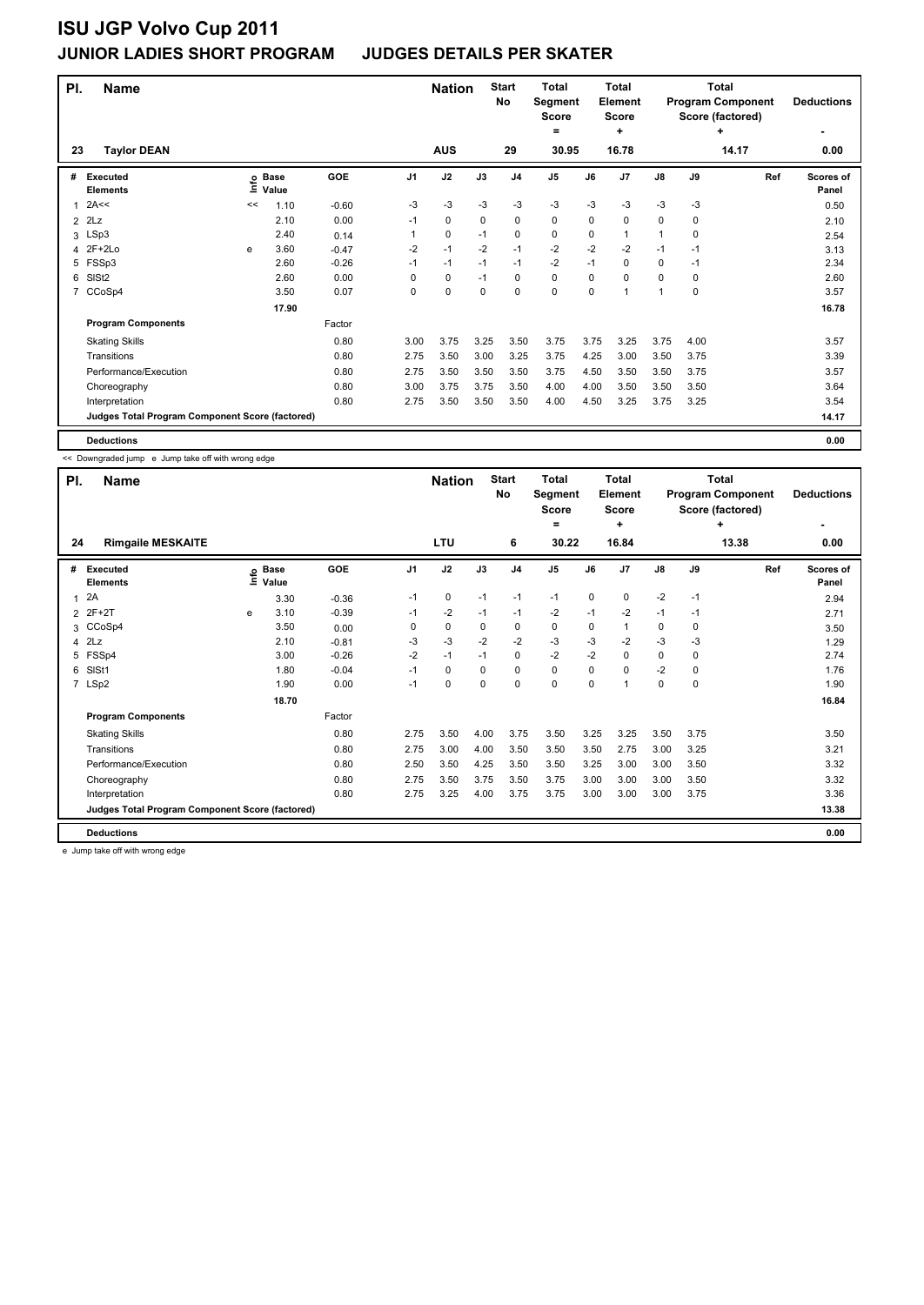| PI. | <b>Name</b>                                     |         |                      |                   |          | <b>Nation</b> |          | <b>Start</b><br><b>No</b> | <b>Total</b><br>Segment<br><b>Score</b><br>$=$ |             | Total<br>Element<br><b>Score</b><br>÷ |               |          | Total<br><b>Program Component</b><br>Score (factored)<br>٠ | <b>Deductions</b>  |
|-----|-------------------------------------------------|---------|----------------------|-------------------|----------|---------------|----------|---------------------------|------------------------------------------------|-------------|---------------------------------------|---------------|----------|------------------------------------------------------------|--------------------|
| 25  | <b>Karina RUTLAUKA</b>                          |         |                      |                   |          | <b>LAT</b>    |          | 17                        | 29.13                                          |             | 15.73                                 |               |          | 14.40                                                      | 1.00               |
| #   | Executed<br><b>Elements</b>                     | ١nfo    | <b>Base</b><br>Value | GOE               | J1       | J2            | J3       | J <sub>4</sub>            | J <sub>5</sub>                                 | J6          | J <sub>7</sub>                        | $\mathsf{J}8$ | J9       | Ref                                                        | Scores of<br>Panel |
|     | 3S<+COMBO                                       | $\,<\,$ | 2.90                 | $-2.10$           | $-3$     | -3            | $-3$     | $-3$                      | $-3$                                           | $-3$        | $-3$                                  | $-3$          | $-3$     |                                                            | 0.80               |
| 2   | 2A                                              |         | 3.30                 | $-0.36$           | $-1$     | $-1$          | $-1$     | $-1$                      | $-2$                                           | $\mathbf 0$ | $\mathbf 0$                           | 0             | $-1$     |                                                            | 2.94               |
| 3   | LSp3                                            |         | 2.40                 | 0.36              | 1        | 0             | 0        | $\mathbf{1}$              | 1                                              | 1           | 1                                     | 1             | 0        |                                                            | 2.76               |
| 4   | SIS <sub>t1</sub>                               |         | 1.80                 | 0.00              | 0        | $\mathbf 0$   | $-1$     | 0                         | 0                                              | $\Omega$    | 0                                     | 0             | 0        |                                                            | 1.80               |
| 5   | 2Lz                                             |         | 2.10                 | 0.09              | $\Omega$ | 0             | 0        | $\mathbf{1}$              | 1                                              | 0           | 0                                     | 1             | $\Omega$ |                                                            | 2.19               |
| 6   | FSSp2                                           |         | 2.30                 | $-0.39$           | $-1$     | $-1$          | $-2$     | $\mathbf 0$               | $-2$                                           | $-2$        | $-2$                                  | 0             | $-1$     |                                                            | 1.91               |
| 7   | CCoSp4                                          |         | 3.50                 | $-0.17$           | $-1$     | $-1$          | $\Omega$ | 0                         | $-1$                                           | $-1$        | 0                                     | 0             | $-1$     |                                                            | 3.33               |
|     |                                                 |         | 18.30                |                   |          |               |          |                           |                                                |             |                                       |               |          |                                                            | 15.73              |
|     | <b>Program Components</b>                       |         |                      | Factor            |          |               |          |                           |                                                |             |                                       |               |          |                                                            |                    |
|     | <b>Skating Skills</b>                           |         |                      | 0.80              | 3.25     | 4.00          | 3.75     | 4.50                      | 3.75                                           | 3.25        | 3.25                                  | 4.25          | 3.25     |                                                            | 3.64               |
|     | Transitions                                     |         |                      | 0.80              | 3.50     | 3.75          | 3.25     | 4.25                      | 4.00                                           | 3.00        | 2.75                                  | 4.25          | 3.00     |                                                            | 3.54               |
|     | Performance/Execution                           |         |                      | 0.80              | 3.25     | 4.25          | 3.50     | 4.50                      | 3.75                                           | 3.00        | 3.00                                  | 4.00          | 3.25     |                                                            | 3.57               |
|     | Choreography                                    |         |                      | 0.80              | 3.50     | 4.25          | 3.75     | 4.50                      | 4.25                                           | 2.75        | 3.00                                  | 4.00          | 3.00     |                                                            | 3.68               |
|     | Interpretation                                  |         |                      | 0.80              | 3.50     | 4.00          | 3.50     | 4.75                      | 3.75                                           | 3.00        | 3.00                                  | 4.25          | 3.00     |                                                            | 3.57               |
|     | Judges Total Program Component Score (factored) |         |                      |                   |          |               |          |                           |                                                |             |                                       |               |          |                                                            | 14.40              |
|     | <b>Deductions</b>                               |         |                      | $-1.00$<br>Falls: |          |               |          |                           |                                                |             |                                       |               |          |                                                            | $-1.00$            |

< Under-rotated jump

| PI.            | <b>Name</b>                                     |              |                      |                   |                | <b>Nation</b> |          | <b>Start</b><br>No | <b>Total</b><br>Segment<br><b>Score</b><br>= |                | <b>Total</b><br>Element<br><b>Score</b><br>٠ |              |      | Total<br><b>Program Component</b><br>Score (factored)<br>٠ | <b>Deductions</b>         |
|----------------|-------------------------------------------------|--------------|----------------------|-------------------|----------------|---------------|----------|--------------------|----------------------------------------------|----------------|----------------------------------------------|--------------|------|------------------------------------------------------------|---------------------------|
| 26             | <b>Kristina ZAKHARANKA</b>                      |              |                      |                   |                | <b>BLR</b>    |          | 13                 | 28.74                                        |                | 14.19                                        |              |      | 15.55                                                      | 1.00                      |
| #              | <b>Executed</b><br><b>Elements</b>              | ١mfo         | <b>Base</b><br>Value | GOE               | J <sub>1</sub> | J2            | J3       | J <sub>4</sub>     | J <sub>5</sub>                               | J6             | J7                                           | J8           | J9   | Ref                                                        | <b>Scores of</b><br>Panel |
| $\mathbf{1}$   | $3S+2T<$                                        | $\,<\,$      | 5.10                 | $-1.90$           | -3             | $-3$          | -3       | $-2$               | $-3$                                         | $-3$           | $-1$                                         | $-3$         | $-2$ |                                                            | 3.20                      |
| $\overline{2}$ | 2A<                                             | $\checkmark$ | 2.30                 | $-1.50$           | -3             | $-3$          | $-3$     | $-3$               | $-3$                                         | $-3$           | $-3$                                         | $-3$         | -3   |                                                            | 0.80                      |
|                | 3 LSp4                                          |              | 2.70                 | 0.71              |                | $\mathbf{1}$  |          | $\overline{2}$     | $\overline{2}$                               | $\overline{2}$ | 2                                            | $\mathbf{1}$ |      |                                                            | 3.41                      |
|                | $4$ $2Lz$                                       |              | 2.10                 | 0.04              | 0              | 0             | 0        | $\mathbf{1}$       | 0                                            | 0              | 0                                            | 0            |      |                                                            | 2.14                      |
| 5              | FSSp2                                           |              | 2.30                 | $-0.47$           | $-2$           | $-2$          | $-1$     | $-1$               | $-2$                                         | $-2$           | $-1$                                         | $-2$         | $-1$ |                                                            | 1.83                      |
| 6              | SISt <sub>2</sub>                               |              | 2.60                 | 0.21              | 1              | $\mathbf 0$   | $\Omega$ | 1                  | $\mathbf{1}$                                 | $\Omega$       | $\Omega$                                     | $\mathbf 0$  | 1    |                                                            | 2.81                      |
| $\overline{7}$ | CCoSp                                           |              | 0.00                 | 0.00              |                |               |          |                    |                                              |                |                                              |              |      |                                                            | 0.00                      |
|                |                                                 |              | 17.10                |                   |                |               |          |                    |                                              |                |                                              |              |      |                                                            | 14.19                     |
|                | <b>Program Components</b>                       |              |                      | Factor            |                |               |          |                    |                                              |                |                                              |              |      |                                                            |                           |
|                | <b>Skating Skills</b>                           |              |                      | 0.80              | 4.50           | 3.75          | 4.00     | 4.75               | 4.00                                         | 3.50           | 3.75                                         | 3.75         | 4.00 |                                                            | 3.96                      |
|                | Transitions                                     |              |                      | 0.80              | 4.50           | 3.25          | 4.25     | 4.50               | 4.00                                         | 3.25           | 3.50                                         | 3.00         | 4.00 |                                                            | 3.82                      |
|                | Performance/Execution                           |              |                      | 0.80              | 4.50           | 3.50          | 4.00     | 4.50               | 3.75                                         | 3.50           | 3.75                                         | 3.00         | 3.75 |                                                            | 3.82                      |
|                | Choreography                                    |              |                      | 0.80              | 4.50           | 3.75          | 4.50     | 4.50               | 4.25                                         | 3.00           | 3.75                                         | 2.75         | 4.00 |                                                            | 3.96                      |
|                | Interpretation                                  |              |                      | 0.80              | 4.50           | 3.50          | 4.25     | 4.75               | 4.00                                         | 3.75           | 3.50                                         | 2.75         | 3.50 |                                                            | 3.86                      |
|                | Judges Total Program Component Score (factored) |              |                      |                   |                |               |          |                    |                                              |                |                                              |              |      |                                                            | 15.55                     |
|                | <b>Deductions</b>                               |              |                      | $-1.00$<br>Falls: |                |               |          |                    |                                              |                |                                              |              |      |                                                            | $-1.00$                   |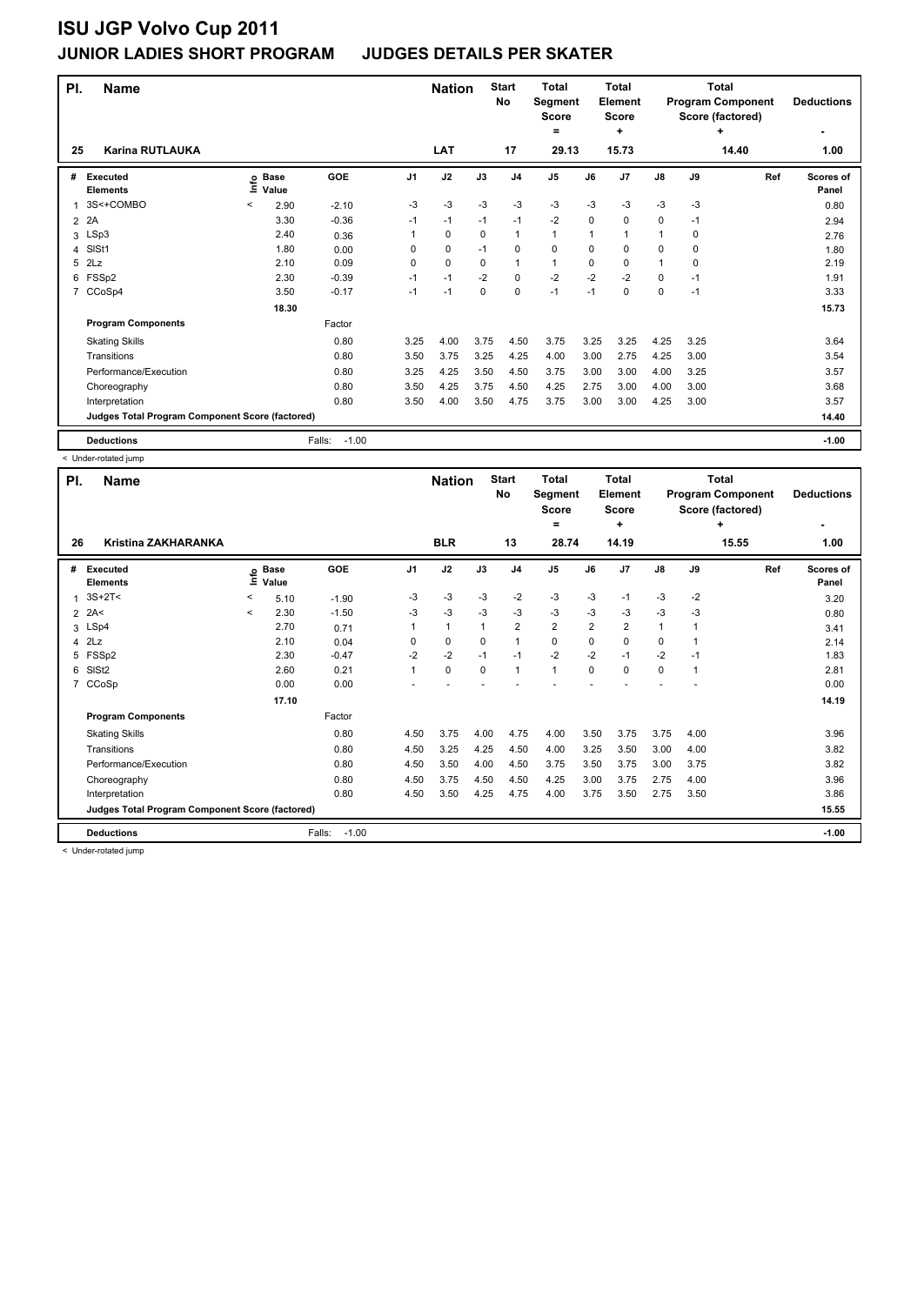| PI.            | <b>Name</b>                                     |   |                                  |         |                | <b>Nation</b> |             | <b>Start</b><br><b>No</b> | <b>Total</b><br>Segment<br><b>Score</b><br>= |      | <b>Total</b><br>Element<br><b>Score</b><br>٠ |              | <b>Total</b><br><b>Program Component</b><br>Score (factored) | <b>Deductions</b> |                    |
|----------------|-------------------------------------------------|---|----------------------------------|---------|----------------|---------------|-------------|---------------------------|----------------------------------------------|------|----------------------------------------------|--------------|--------------------------------------------------------------|-------------------|--------------------|
| 27             | <b>Sandra RISTIVOJEVIC</b>                      |   |                                  |         |                | <b>SRB</b>    |             | 12                        | 28.20                                        |      | 15.29                                        |              |                                                              | ٠<br>12.91        | 0.00               |
| #              | <b>Executed</b><br><b>Elements</b>              |   | <b>Base</b><br>e Base<br>⊆ Value | GOE     | J <sub>1</sub> | J2            | J3          | J <sub>4</sub>            | J <sub>5</sub>                               | J6   | J <sub>7</sub>                               | J8           | J9                                                           | Ref               | Scores of<br>Panel |
| 1              | 2A                                              |   | 3.30                             | $-0.50$ | $-1$           | $-1$          | $-1$        | $-1$                      | $-1$                                         | $-1$ | 0                                            | $-2$         | $-1$                                                         |                   | 2.80               |
| 2              | 2F+2T                                           | е | 3.10                             | $-0.51$ | $-2$           | -2            | $-1$        | $-1$                      | $-2$                                         | $-2$ | $-2$                                         | $-2$         | $-1$                                                         |                   | 2.59               |
| 3              | 2Lz                                             | e | 2.10                             | $-0.51$ | $-2$           | $-2$          | $-1$        | $-2$                      | $-2$                                         | $-3$ | $-2$                                         | $-1$         | $-1$                                                         |                   | 1.59               |
| 4              | FSSp1                                           |   | 2.00                             | $-0.39$ | $-2$           | $-2$          | $\Omega$    | $-1$                      | $-2$                                         | $-1$ | $-1$                                         | $-1$         | -1                                                           |                   | 1.61               |
| 5              | SISt1                                           |   | 1.80                             | $-0.21$ | 0              | $-1$          | $-1$        | $-1$                      | $-1$                                         | 0    | $\mathbf 0$                                  | $-2$         | $-1$                                                         |                   | 1.59               |
|                | 6 LSp3                                          |   | 2.40                             | 0.07    | 0              | $\pmb{0}$     | $\mathbf 0$ | $\mathbf 0$               | $\mathbf 0$                                  | $-1$ | 1                                            | $\mathbf{1}$ | 0                                                            |                   | 2.47               |
| $\overline{7}$ | CCoSp2                                          |   | 2.50                             | 0.14    | 0              | $\mathbf 0$   | $\mathbf 0$ | $\mathbf 0$               | 1                                            | 1    | 1                                            | 0            | 0                                                            |                   | 2.64               |
|                |                                                 |   | 17.20                            |         |                |               |             |                           |                                              |      |                                              |              |                                                              |                   | 15.29              |
|                | <b>Program Components</b>                       |   |                                  | Factor  |                |               |             |                           |                                              |      |                                              |              |                                                              |                   |                    |
|                | <b>Skating Skills</b>                           |   |                                  | 0.80    | 3.25           | 3.50          | 3.75        | 3.75                      | 3.25                                         | 3.25 | 3.25                                         | 3.25         | 3.50                                                         |                   | 3.39               |
|                | Transitions                                     |   |                                  | 0.80    | 3.00           | 3.25          | 3.25        | 3.00                      | 3.50                                         | 3.00 | 2.75                                         | 2.75         | 3.25                                                         |                   | 3.07               |
|                | Performance/Execution                           |   |                                  | 0.80    | 3.25           | 3.50          | 3.75        | 3.00                      | 3.50                                         | 3.25 | 2.75                                         | 3.00         | 3.25                                                         |                   | 3.25               |
|                | Choreography                                    |   |                                  | 0.80    | 3.00           | 3.50          | 3.75        | 3.25                      | 3.50                                         | 2.75 | 3.25                                         | 2.75         | 3.25                                                         |                   | 3.21               |
|                | Interpretation                                  |   |                                  | 0.80    | 3.25           | 3.25          | 3.50        | 3.25                      | 3.25                                         | 2.50 | 3.00                                         | 3.00         | 3.50                                                         |                   | 3.21               |
|                | Judges Total Program Component Score (factored) |   |                                  |         |                |               |             |                           |                                              |      |                                              |              |                                                              |                   | 12.91              |
|                | <b>Deductions</b>                               |   |                                  |         |                |               |             |                           |                                              |      |                                              |              |                                                              |                   | 0.00               |

e Jump take off with wrong edge

| PI.            | <b>Name</b>                                     |                            |                      |         |                | <b>Nation</b> |      | <b>Start</b><br>No | <b>Total</b><br>Segment<br>Score<br>٠ |      | <b>Total</b><br>Element<br><b>Score</b><br>٠ |               |          | Total<br><b>Program Component</b><br>Score (factored)<br>÷ | <b>Deductions</b><br>٠ |
|----------------|-------------------------------------------------|----------------------------|----------------------|---------|----------------|---------------|------|--------------------|---------------------------------------|------|----------------------------------------------|---------------|----------|------------------------------------------------------------|------------------------|
| 28             | <b>Heidbjort Arney HOSKULDSDOTTIR</b>           |                            | <b>ISL</b>           |         | 23             | 27.48         |      | 14.16              |                                       |      | 13.32                                        | 0.00          |          |                                                            |                        |
| #              | <b>Executed</b><br><b>Elements</b>              | $\underline{\mathfrak{e}}$ | <b>Base</b><br>Value | GOE     | J <sub>1</sub> | J2            | J3   | J <sub>4</sub>     | J <sub>5</sub>                        | J6   | J7                                           | $\mathsf{J}8$ | J9       | Ref                                                        | Scores of<br>Panel     |
| 1              | 2Lz                                             | е                          | 2.10                 | $-0.47$ | $-1$           | $-2$          | $-2$ | $-1$               | $-2$                                  | $-2$ | $-2$                                         | $-1$          | $-1$     |                                                            | 1.63                   |
| $\overline{2}$ | 2A<                                             | $\prec$                    | 2.30                 | $-1.21$ | -3             | $-2$          | -3   | $-2$               | $-2$                                  | -3   | $-2$                                         | $-2$          | -3       |                                                            | 1.09                   |
| 3              | CCoSp3                                          |                            | 3.00                 | $-0.04$ | 0              | $-1$          | $-1$ | $\pmb{0}$          | $\mathbf 0$                           | 0    | 1                                            | 0             | 0        |                                                            | 2.96                   |
| 4              | $2F+2T$                                         |                            | 3.10                 | 0.00    | 0              | 0             | 0    | 0                  | 0                                     | $-1$ | $\Omega$                                     | 0             | $\Omega$ |                                                            | 3.10                   |
| 5              | FSSp2                                           |                            | 2.30                 | $-0.51$ | $-2$           | $-2$          | $-1$ | $-2$               | $-2$                                  | $-1$ | 0                                            | $-2$          | $-2$     |                                                            | 1.79                   |
| 6              | SIS <sub>t2</sub>                               |                            | 2.60                 | 0.00    | $\Omega$       | $\mathbf 0$   | 0    | 0                  | $-1$                                  | 0    | $\Omega$                                     | $\mathbf 0$   | 0        |                                                            | 2.60                   |
|                | 7 LSp1                                          |                            | 1.50                 | $-0.51$ | $-3$           | $-2$          | $-2$ | $-2$               | $-1$                                  | -2   | $-1$                                         | $-1$          | $-2$     |                                                            | 0.99                   |
|                |                                                 |                            | 16.90                |         |                |               |      |                    |                                       |      |                                              |               |          |                                                            | 14.16                  |
|                | <b>Program Components</b>                       |                            |                      | Factor  |                |               |      |                    |                                       |      |                                              |               |          |                                                            |                        |
|                | <b>Skating Skills</b>                           |                            |                      | 0.80    | 3.00           | 3.50          | 3.50 | 3.25               | 3.75                                  | 3.00 | 3.25                                         | 3.75          | 3.25     |                                                            | 3.36                   |
|                | Transitions                                     |                            |                      | 0.80    | 3.25           | 3.25          | 3.25 | 3.00               | 4.00                                  | 2.75 | 2.75                                         | 3.50          | 3.00     |                                                            | 3.14                   |
|                | Performance/Execution                           |                            |                      | 0.80    | 3.00           | 3.50          | 3.75 | 3.00               | 3.75                                  | 3.25 | 2.75                                         | 3.50          | 3.50     |                                                            | 3.36                   |
|                | Choreography                                    |                            |                      | 0.80    | 3.25           | 3.25          | 3.50 | 3.00               | 4.25                                  | 3.00 | 3.25                                         | 3.50          | 3.50     |                                                            | 3.32                   |
|                | Interpretation                                  |                            |                      | 0.80    | 3.25           | 3.50          | 3.75 | 3.50               | 4.00                                  | 3.25 | 3.00                                         | 3.75          | 3.25     |                                                            | 3.46                   |
|                | Judges Total Program Component Score (factored) |                            |                      |         |                |               |      |                    |                                       |      |                                              |               |          |                                                            | 13.32                  |
|                | <b>Deductions</b>                               |                            |                      |         |                |               |      |                    |                                       |      |                                              |               |          |                                                            | 0.00                   |

< Under-rotated jump e Jump take off with wrong edge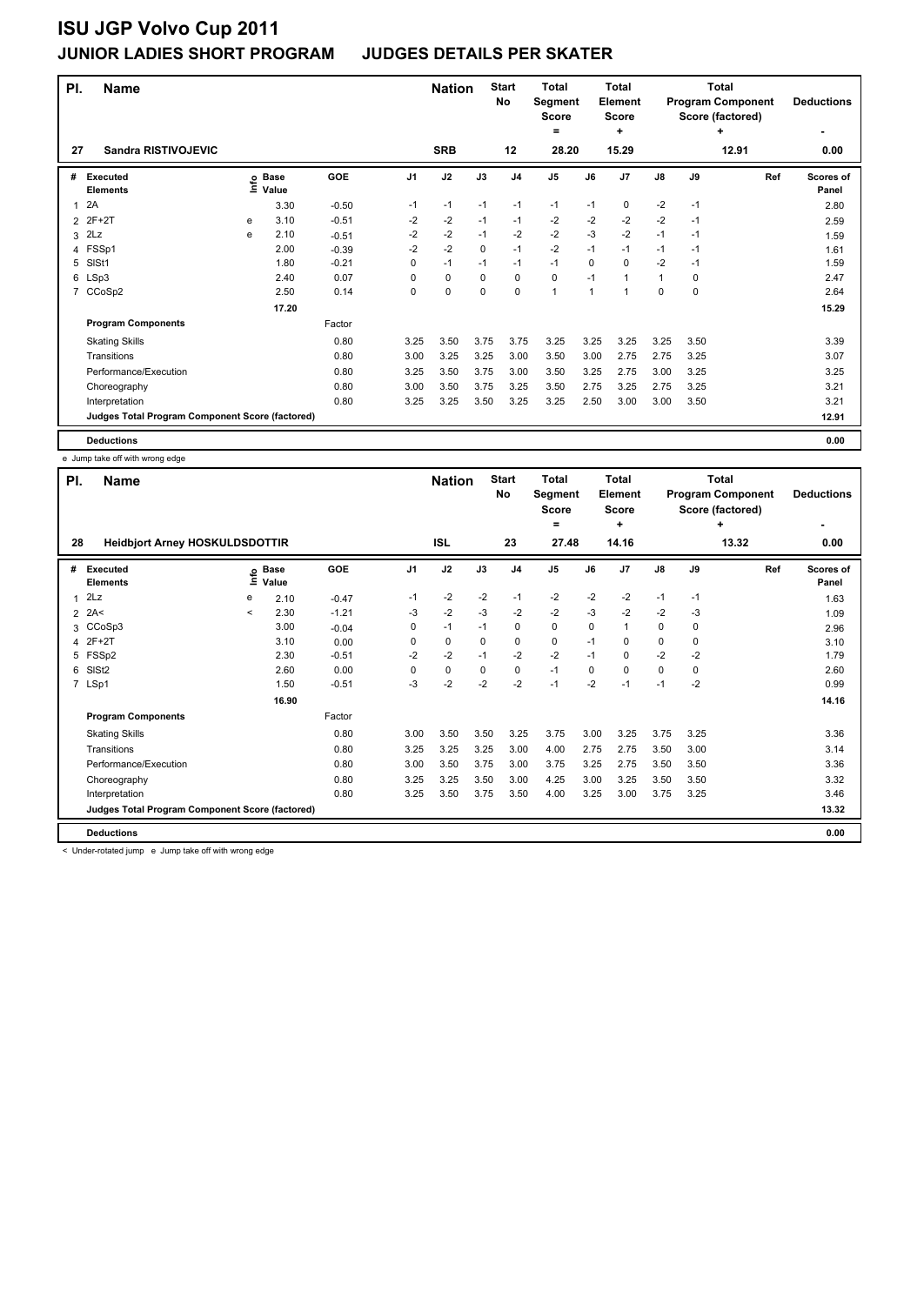| PI.                                             | <b>Name</b>                        |    |                   |                   |                | <b>Nation</b> |             | <b>Start</b><br>No | <b>Total</b><br>Segment<br><b>Score</b><br>٠ |      | <b>Total</b><br>Element<br><b>Score</b><br>÷ |               | Total<br><b>Program Component</b><br>Score (factored) | <b>Deductions</b> |                    |
|-------------------------------------------------|------------------------------------|----|-------------------|-------------------|----------------|---------------|-------------|--------------------|----------------------------------------------|------|----------------------------------------------|---------------|-------------------------------------------------------|-------------------|--------------------|
| 29                                              | Corinna Lijun LIN                  |    |                   |                   |                | <b>TPE</b>    |             | 9                  | 25.81                                        |      | 14.00                                        |               |                                                       | 12.81             | 1.00               |
| #                                               | <b>Executed</b><br><b>Elements</b> |    | e Base<br>⊑ Value | GOE               | J <sub>1</sub> | J2            | J3          | J <sub>4</sub>     | J <sub>5</sub>                               | J6   | J <sub>7</sub>                               | $\mathsf{J}8$ | J9                                                    | Ref               | Scores of<br>Panel |
| 1                                               | 2Lz                                |    | 2.10              | 0.09              | 0              | 0             | 0           | 1                  | 0                                            | 1    | 0                                            | 1             | 0                                                     |                   | 2.19               |
| 2                                               | 2A<<                               | << | 1.10              | $-0.60$           | -3             | -3            | $-3$        | $-3$               | $-3$                                         | -3   | $-3$                                         | $-3$          | -3                                                    |                   | 0.50               |
| 3                                               | $2F+2T$                            | e  | 3.10              | $-0.39$           | $-1$           | $-1$          | $-1$        | $-1$               | $-2$                                         | $-2$ | $-2$                                         | $-1$          | 0                                                     |                   | 2.71               |
| $\overline{4}$                                  | FSSp1                              |    | 2.00              | $-0.60$           | $-2$           | $-2$          | $-3$        | $-2$               | $-3$                                         | $-1$ | $\mathbf 0$                                  | $-2$          | $-2$                                                  |                   | 1.40               |
| 5                                               | SISt1                              |    | 1.80              | $-0.21$           | 0              | $\mathbf 0$   | $-1$        | $-1$               | $-1$                                         | $-1$ | 0                                            | $-2$          | $-1$                                                  |                   | 1.59               |
| 6                                               | LSp2                               |    | 1.90              | 0.21              | 0              | 0             | 0           | $\mathbf{1}$       | $\mathbf{1}$                                 | 0    | 1                                            | 1             | 0                                                     |                   | 2.11               |
| 7                                               | CCoSp4                             |    | 3.50              | 0.00              | 0              | 0             | $\mathbf 0$ | $\mathbf 0$        | 0                                            | 0    | 0                                            | 1             | 0                                                     |                   | 3.50               |
|                                                 |                                    |    | 15.50             |                   |                |               |             |                    |                                              |      |                                              |               |                                                       |                   | 14.00              |
|                                                 | <b>Program Components</b>          |    |                   | Factor            |                |               |             |                    |                                              |      |                                              |               |                                                       |                   |                    |
|                                                 | <b>Skating Skills</b>              |    |                   | 0.80              | 3.25           | 4.00          | 3.25        | 4.25               | 2.75                                         | 3.00 | 3.25                                         | 3.50          | 3.25                                                  |                   | 3.36               |
|                                                 | Transitions                        |    |                   | 0.80              | 3.25           | 3.75          | 2.50        | 3.50               | 3.00                                         | 3.25 | 3.00                                         | 3.25          | 3.25                                                  |                   | 3.21               |
|                                                 | Performance/Execution              |    |                   | 0.80              | 3.25           | 3.75          | 3.00        | 3.75               | 2.75                                         | 3.00 | 2.75                                         | 2.75          | 3.00                                                  |                   | 3.07               |
|                                                 | Choreography                       |    |                   | 0.80              | 3.50           | 4.00          | 3.25        | 3.50               | 3.00                                         | 3.00 | 3.25                                         | 3.00          | 3.25                                                  |                   | 3.25               |
|                                                 | Interpretation                     |    |                   | 0.80              | 3.25           | 3.75          | 3.00        | 3.75               | 2.75                                         | 2.75 | 3.00                                         | 2.75          | 3.25                                                  |                   | 3.11               |
| Judges Total Program Component Score (factored) |                                    |    |                   |                   |                |               |             |                    |                                              |      |                                              | 12.81         |                                                       |                   |                    |
|                                                 | <b>Deductions</b>                  |    |                   | $-1.00$<br>Falls: |                |               |             |                    |                                              |      |                                              |               |                                                       |                   | $-1.00$            |

<< Downgraded jump e Jump take off with wrong edge

| PI.          | <b>Name</b>                                     |    | <b>Nation</b>   |         | <b>Start</b><br>No | <b>Total</b><br>Segment<br><b>Score</b><br>= |      | Total<br>Element<br><b>Score</b><br>٠ |                | Total<br><b>Program Component</b><br>Score (factored) | <b>Deductions</b> |               |             |       |                           |
|--------------|-------------------------------------------------|----|-----------------|---------|--------------------|----------------------------------------------|------|---------------------------------------|----------------|-------------------------------------------------------|-------------------|---------------|-------------|-------|---------------------------|
| 30           | <b>Regina GLAZMAN</b>                           |    |                 |         |                    | <b>KAZ</b>                                   |      | 24                                    | 23.59          |                                                       | 11.44             |               |             | 12.15 | 0.00                      |
| #            | Executed<br>Elements                            | Ξ  | o Base<br>Value | GOE     | J <sub>1</sub>     | J2                                           | J3   | J <sub>4</sub>                        | J <sub>5</sub> | J6                                                    | J7                | $\mathsf{J}8$ | J9          | Ref   | <b>Scores of</b><br>Panel |
| $\mathbf{1}$ | 2A<<                                            | << | 1.10            | $-0.60$ | -3                 | $-3$                                         | -3   | -3                                    | $-3$           | $-3$                                                  | $-3$              | $-3$          | $-3$        |       | 0.50                      |
|              | $2$ 1Lz                                         |    | 0.60            | $-0.30$ | $-3$               | $-3$                                         | $-3$ | $-3$                                  | $-3$           | $-3$                                                  | $-3$              | $-3$          | -3          |       | 0.30                      |
| 3            | FSSp4                                           |    | 3.00            | $-0.60$ | $-2$               | $-2$                                         | $-3$ | $-2$                                  | $-2$           | $-2$                                                  | 0                 | $-2$          | $-2$        |       | 2.40                      |
|              | 4 2F+2T<<                                       | << | 2.20            | $-0.86$ | -3                 | $-3$                                         | $-3$ | $-3$                                  | $-3$           | $-3$                                                  | $-2$              | $-3$          | $-2$        |       | 1.34                      |
|              | 5 CCoSp4                                        |    | 3.50            | 0.00    | 0                  | $\mathbf 0$                                  | $-1$ | 0                                     | $\mathbf 0$    | $\Omega$                                              | 0                 | 0             | 0           |       | 3.50                      |
| 6            | SIS <sub>t1</sub>                               |    | 1.80            | $-0.30$ | $-1$               | $-1$                                         | $-1$ | $-1$                                  | $-1$           | $-1$                                                  | $\Omega$          | $-1$          | $-1$        |       | 1.50                      |
|              | 7 LSp2                                          |    | 1.90            | 0.00    | 0                  | 0                                            | 0    | 0                                     | 0              | 0                                                     |                   | 0             | $\mathbf 0$ |       | 1.90                      |
|              |                                                 |    | 14.10           |         |                    |                                              |      |                                       |                |                                                       |                   |               |             |       | 11.44                     |
|              | <b>Program Components</b>                       |    |                 | Factor  |                    |                                              |      |                                       |                |                                                       |                   |               |             |       |                           |
|              | <b>Skating Skills</b>                           |    |                 | 0.80    | 2.75               | 3.00                                         | 3.50 | 3.50                                  | 3.00           | 2.50                                                  | 3.00              | 3.50          | 2.75        |       | 3.07                      |
|              | Transitions                                     |    |                 | 0.80    | 2.75               | 2.75                                         | 3.25 | 3.25                                  | 3.00           | 2.25                                                  | 3.25              | 3.00          | 2.50        |       | 2.93                      |
|              | Performance/Execution                           |    |                 | 0.80    | 2.50               | 3.25                                         | 3.50 | 3.25                                  | 2.50           | 2.50                                                  | 3.50              | 3.00          | 3.00        |       | 3.00                      |
|              | Choreography                                    |    |                 | 0.80    | 2.50               | 3.25                                         | 3.75 | 3.00                                  | 3.00           | 2.25                                                  | 3.50              | 3.00          | 3.25        |       | 3.07                      |
|              | Interpretation                                  |    |                 | 0.80    | 2.75               | 3.00                                         | 3.75 | 3.75                                  | 2.75           | 2.00                                                  | 3.25              | 3.25          | 3.00        |       | 3.11                      |
|              | Judges Total Program Component Score (factored) |    |                 |         |                    |                                              |      |                                       |                |                                                       |                   |               |             |       | 12.15                     |
|              | <b>Deductions</b>                               |    |                 |         |                    |                                              |      |                                       |                |                                                       |                   |               |             |       | 0.00                      |

<< Downgraded jump